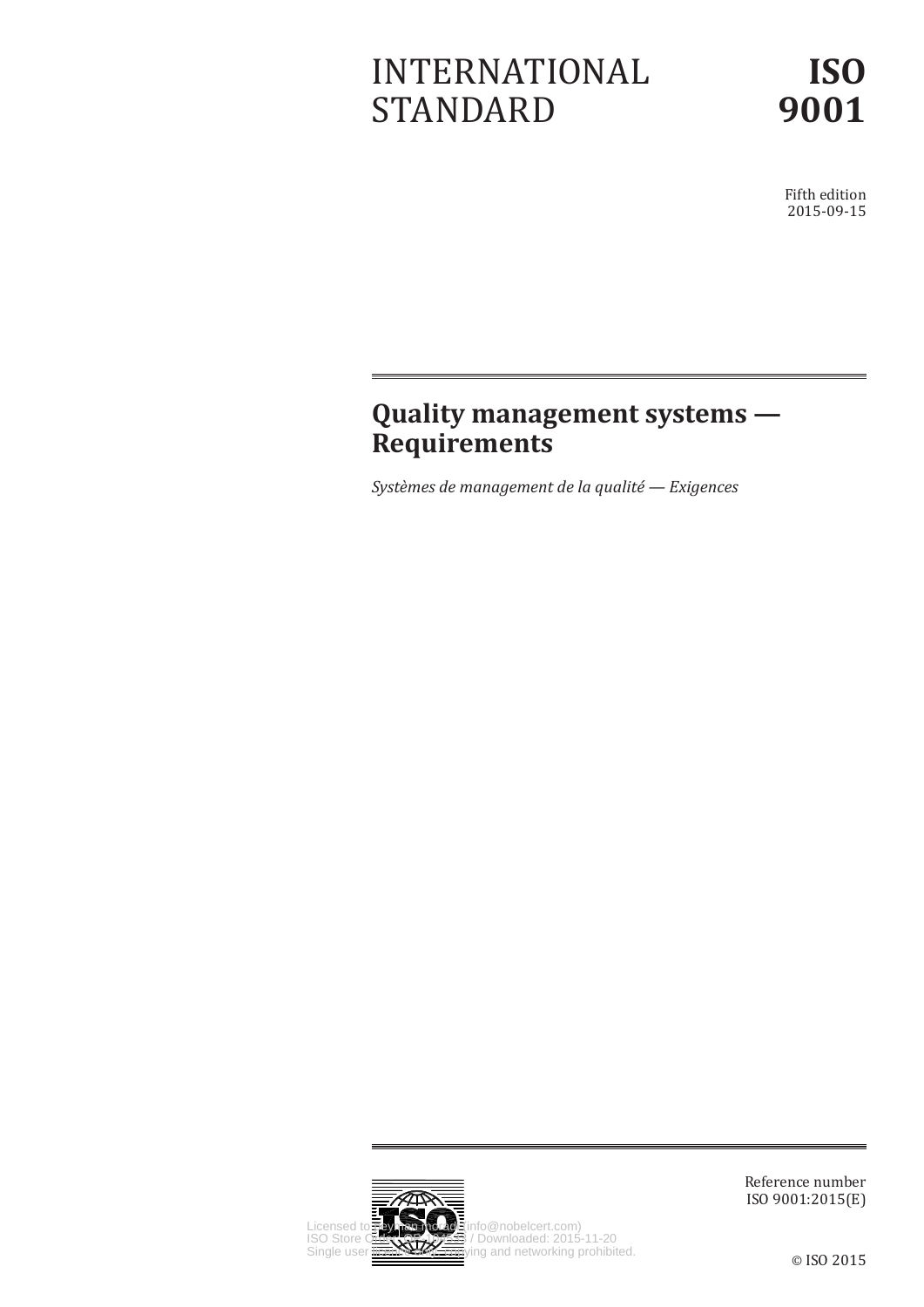

#### © ISO 2015, Published in Switzerland

All rights reserved. Unless otherwise specified, no part of this publication may be reproduced or utilized otherwise in any form or by any means, electronic or mechanical, including photocopying, or posting on the internet or an intranet, without prior written permission. Permission can be requested from either ISO at the address below or ISO's member body in the country of the requester.

ISO copyright office Ch. de Blandonnet 8 • CP 401 CH-1214 Vernier, Geneva, Switzerland Tel. +41 22 749 01 11 Fax +41 22 749 09 47 copyright@iso.org www.iso.org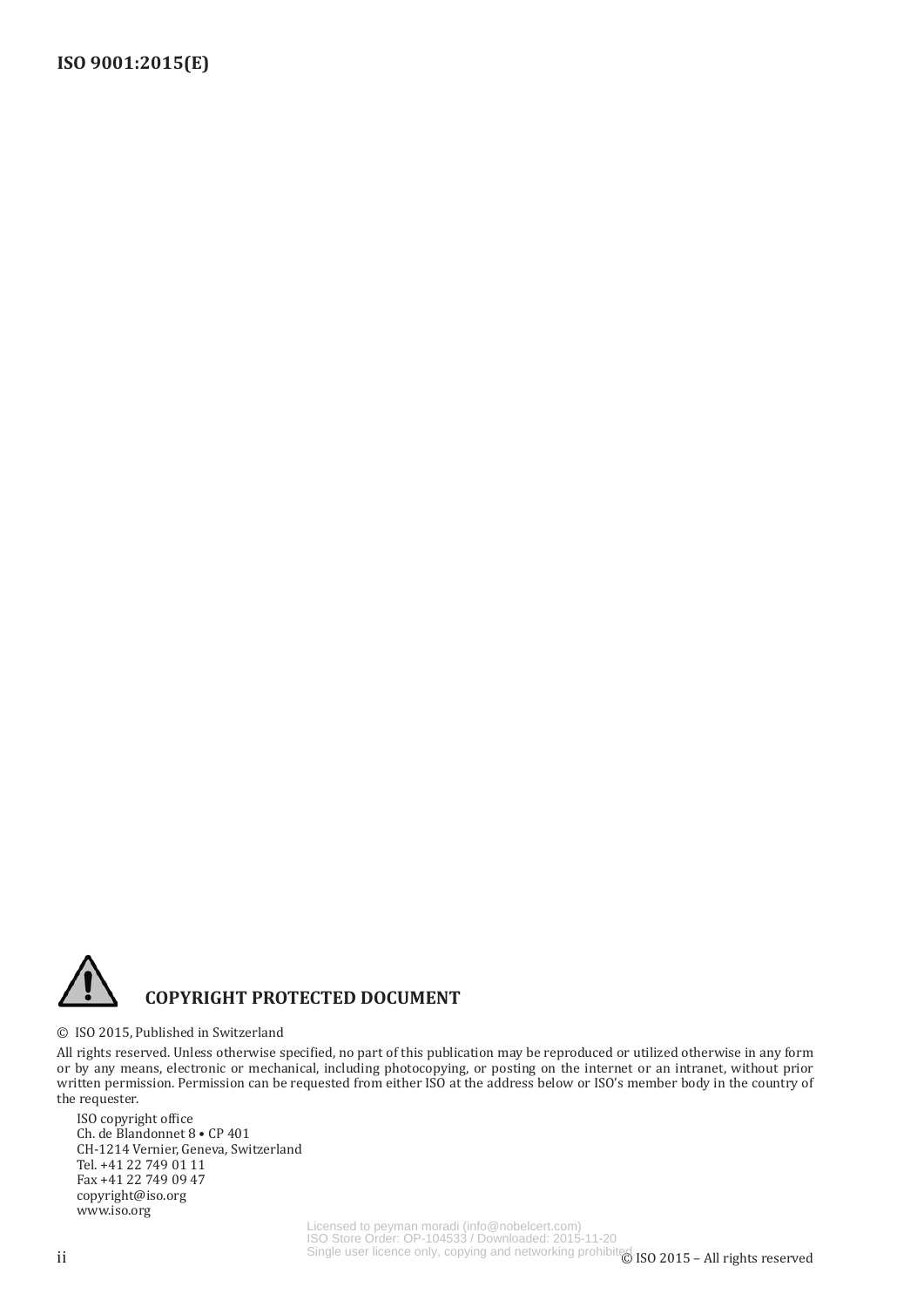## **Contents**

Page

| 1 |                          |                                                                                                                                                                                                                                                                                                                                                        |  |  |  |  |  |  |  |  |
|---|--------------------------|--------------------------------------------------------------------------------------------------------------------------------------------------------------------------------------------------------------------------------------------------------------------------------------------------------------------------------------------------------|--|--|--|--|--|--|--|--|
| 2 |                          |                                                                                                                                                                                                                                                                                                                                                        |  |  |  |  |  |  |  |  |
|   |                          |                                                                                                                                                                                                                                                                                                                                                        |  |  |  |  |  |  |  |  |
| 3 |                          |                                                                                                                                                                                                                                                                                                                                                        |  |  |  |  |  |  |  |  |
| 4 | 4.1<br>4.2<br>4.3<br>4.4 | Context of the organization <b>Executive Context</b> of the organization <b>and the set of the organization</b><br>Understanding the organization and its context <b>Manufaction</b> and its and the state of the state of the state of the state of the state of the state of the state of the state of the state of the state of the state of the st |  |  |  |  |  |  |  |  |
| 5 |                          |                                                                                                                                                                                                                                                                                                                                                        |  |  |  |  |  |  |  |  |
|   | 5.1<br>5.2               | General 333<br>5.1.1<br>5.1.2<br>5.2.2                                                                                                                                                                                                                                                                                                                 |  |  |  |  |  |  |  |  |
|   | 5.3                      |                                                                                                                                                                                                                                                                                                                                                        |  |  |  |  |  |  |  |  |
| 6 | 6.1<br>6.2<br>6.3        |                                                                                                                                                                                                                                                                                                                                                        |  |  |  |  |  |  |  |  |
| 7 |                          |                                                                                                                                                                                                                                                                                                                                                        |  |  |  |  |  |  |  |  |
|   | 7.1                      | 7.1.1<br>7.1.2<br>7.1.3<br>7.1.4<br>7.1.5<br>7.1.6                                                                                                                                                                                                                                                                                                     |  |  |  |  |  |  |  |  |
|   | 7.2                      | $Complete ac 1 2 1 3 2 4 5 6 6 7 8 8 9 1 1 1 1 1 1 1 1 1 1 1 1 1 1 1 1 1$                                                                                                                                                                                                                                                                              |  |  |  |  |  |  |  |  |
|   | 7.3<br>7.4<br>7.5        | ${\bf Communication 3}$<br>7.5.1<br>7.5.2<br>7.5.3<br>Control of documented information <b>matter and the control of documented</b> information <b>9</b>                                                                                                                                                                                               |  |  |  |  |  |  |  |  |
| 8 |                          |                                                                                                                                                                                                                                                                                                                                                        |  |  |  |  |  |  |  |  |
|   | 8.1<br>8.2               | Requirements for products and services <b>CONSCRUTE 2018</b> 10<br>8.2.1<br>8.2.2<br>8.2.3<br>8.2.4                                                                                                                                                                                                                                                    |  |  |  |  |  |  |  |  |
|   | 8.3                      | 8.3.1<br>8.3.2<br>8.3.3<br>8.3.4<br>8.3.5<br>8.3.6<br>and to novman moradi (info@nobolcort.com)                                                                                                                                                                                                                                                        |  |  |  |  |  |  |  |  |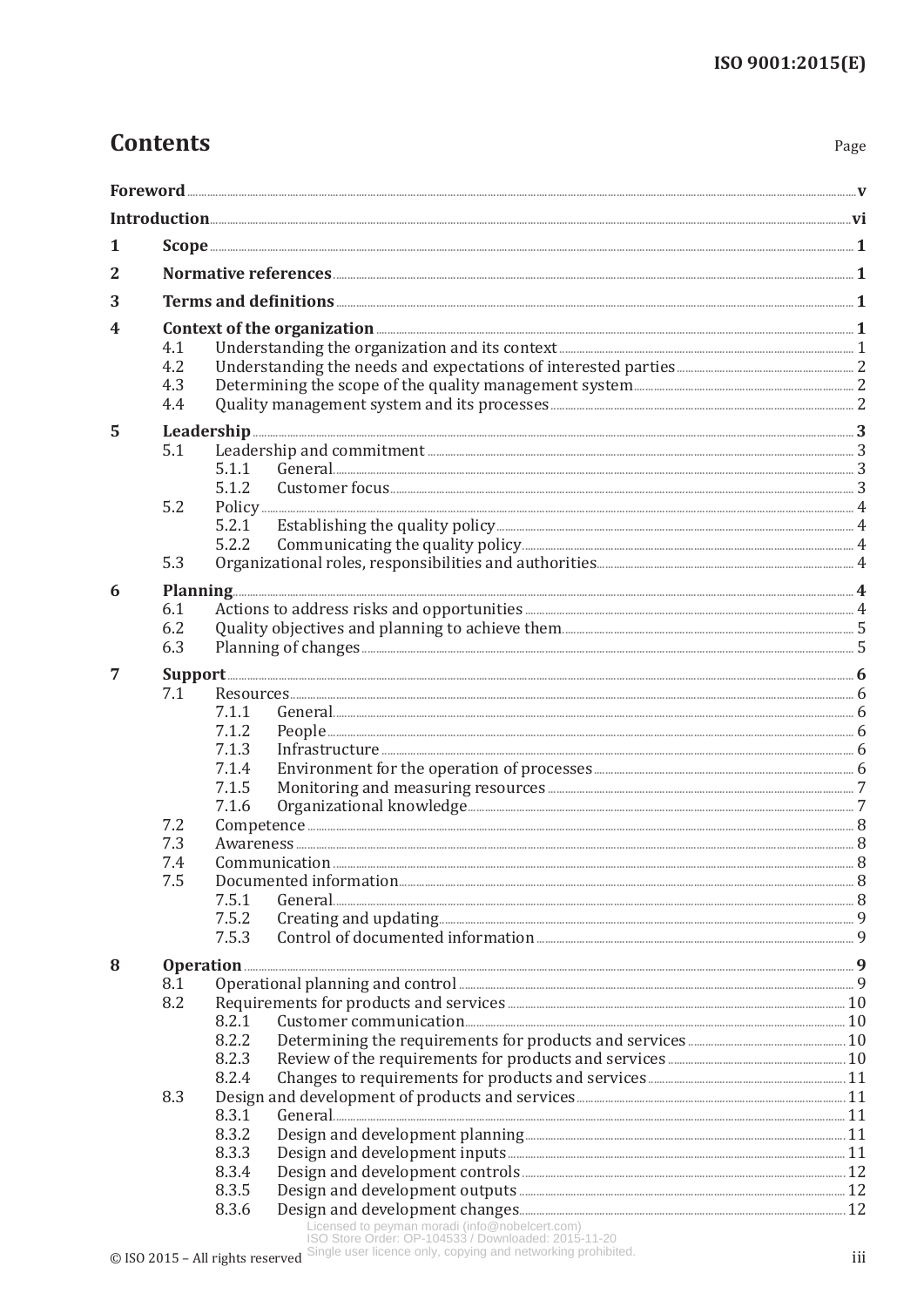## ISO 9001:2015(E)

|           | 8.4  |                                                                                                |  |
|-----------|------|------------------------------------------------------------------------------------------------|--|
|           |      | 8.4.1                                                                                          |  |
|           |      | 8.4.2                                                                                          |  |
|           |      | 8.4.3                                                                                          |  |
|           | 8.5  |                                                                                                |  |
|           |      | 8.5.1                                                                                          |  |
|           |      | 8.5.2                                                                                          |  |
|           |      | 8.5.3                                                                                          |  |
|           |      | 8.5.4                                                                                          |  |
|           |      | 8.5.5                                                                                          |  |
|           |      | 8.5.6                                                                                          |  |
|           | 8.6  |                                                                                                |  |
|           | 8.7  |                                                                                                |  |
| 9         |      |                                                                                                |  |
|           | 9.1  |                                                                                                |  |
|           |      | 9.1.1                                                                                          |  |
|           |      | 9.1.2                                                                                          |  |
|           |      | 9.1.3                                                                                          |  |
|           | 9.2  |                                                                                                |  |
|           | 9.3  |                                                                                                |  |
|           |      | 9.3.1<br>General 28 18                                                                         |  |
|           |      | 9.3.2                                                                                          |  |
|           |      | Management review outputs <b>Management</b> review outputs <b>Management</b> Table 18<br>9.3.3 |  |
| <b>10</b> |      |                                                                                                |  |
|           | 10.1 |                                                                                                |  |
|           | 10.2 |                                                                                                |  |
|           | 10.3 |                                                                                                |  |
|           |      |                                                                                                |  |
|           |      | Annex B (informative) Other International Standards on quality management and quality          |  |
|           |      |                                                                                                |  |
|           |      |                                                                                                |  |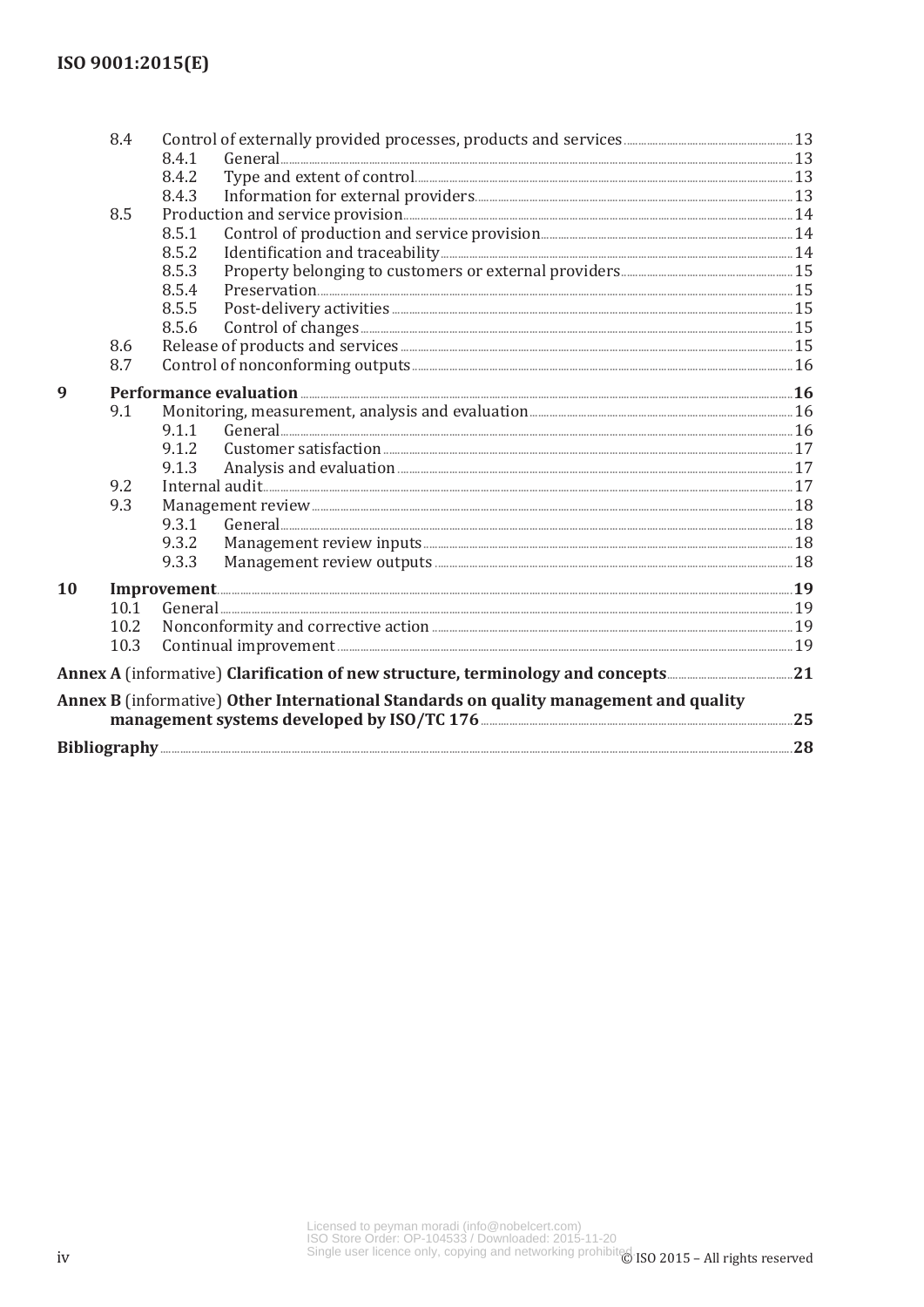## <span id="page-4-0"></span>**Foreword**

ISO (the International Organization for Standardization) is a worldwide federation of national standards bodies (ISO member bodies). The work of preparing International Standards is normally carried out through ISO technical committees. Each member body interested in a subject for which a technical committee has been established has the right to be represented on that committee. International organizations, governmental and non-governmental, in liaison with ISO, also take part in the work. ISO collaborates closely with the International Electrotechnical Commission (IEC) on all matters of electrotechnical standardization.

The procedures used to develop this document and those intended for its further maintenance are described in the ISO/IEC Directives, Part 1. In particular the different approval criteria needed for the different types of ISO documents should be noted. This document was drafted in accordance with the editorial rules of the ISO/IEC Directives, Part 2 (see [www.iso.org/directives](http://www.iso.org/directives)).

Attention is drawn to the possibility that some of the elements of this document may be the subject of patent rights. ISO shall not be held responsible for identifying any or all such patent rights. Details of any patent rights identified during the development of the document will be in the Introduction and/or on the ISO list of patent declarations received (see [www.iso.org/patents](http://www.iso.org/patents)).

Any trade name used in this document is information given for the convenience of users and does not constitute an endorsement.

For an explanation on the meaning of ISO specific terms and expressions related to conformity assessment, as well as information about ISO's adherence to the World Trade Organization (WTO) principles in the Technical Barriers to Trade (TBT) see the following URL: [www.iso.org/iso/foreword.html](http://www.iso.org/iso/foreword.html).

The committee responsible for this document is Technical Committee ISO/TC 176, *Quality management and quality assurance*, Subcommittee SC 2, *Quality systems*.

This fifth edition cancels and replaces the fourth edition (ISO 9001:2008), which has been technically revised, through the adoption of a revised clause sequence and the adaptation of the revised quality management principles and of new concepts. It also cancels and replaces the Technical Corrigendum ISO 9001:2008/Cor.1:2009.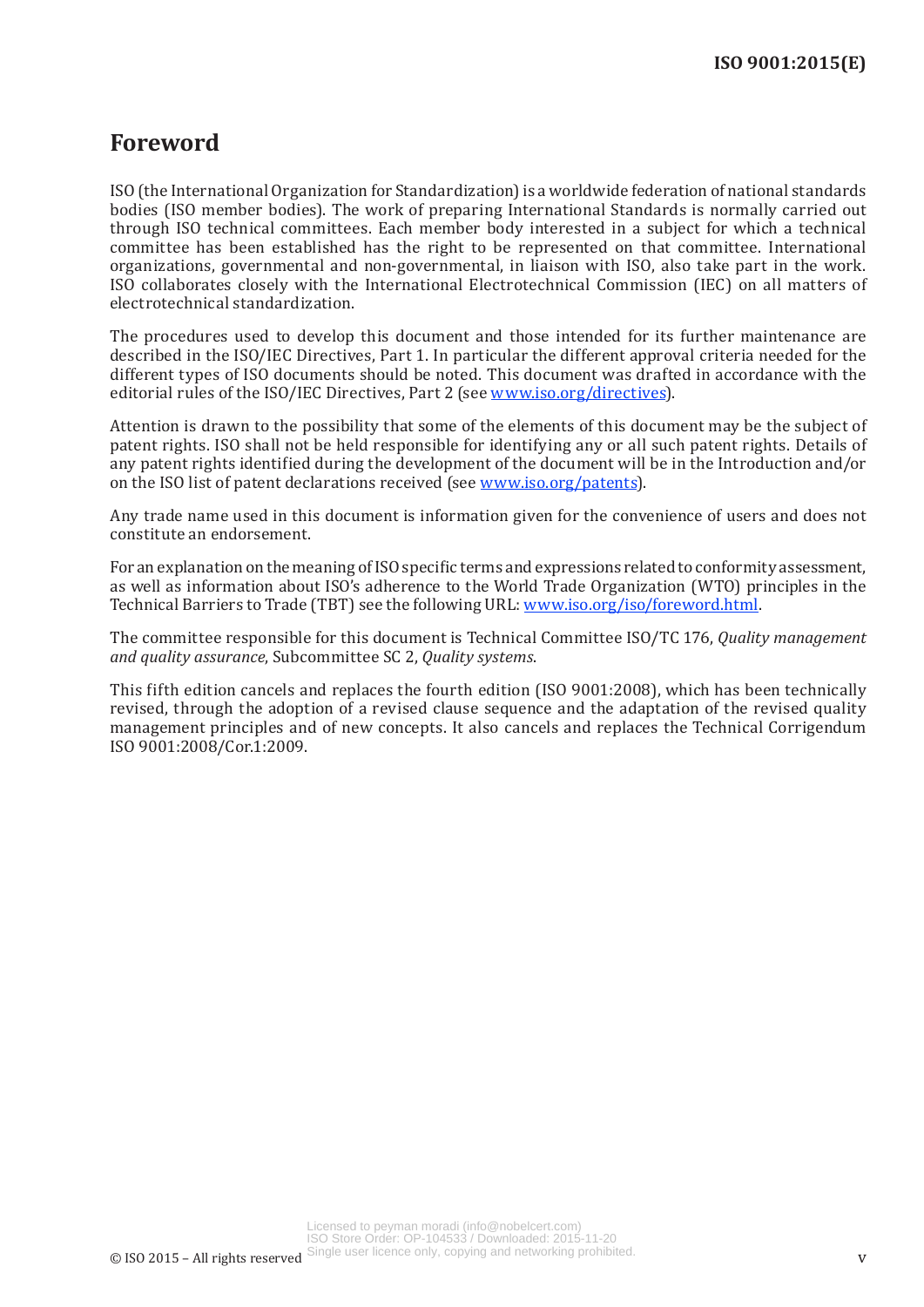## <span id="page-5-0"></span>**Introduction**

#### **0.1 General**

The adoption of a quality management system is a strategic decision for an organization that can help to improve its overall performance and provide a sound basis for sustainable development initiatives.

The potential benefits to an organization of implementing a quality management system based on this International Standard are:

- a) the ability to consistently provide products and services that meet customer and applicable statutory and regulatory requirements;
- b) facilitating opportunities to enhance customer satisfaction;
- c) addressing risks and opportunities associated with its context and objectives;
- d) the ability to demonstrate conformity to specified quality management system requirements.

This International Standard can be used by internal and external parties.

It is not the intent of this International Standard to imply the need for:

- uniformity in the structure of different quality management systems;
- alignment of documentation to the clause structure of this International Standard;
- the use of the specific terminology of this International Standard within the organization.

The quality management system requirements specified in this International Standard are complementary to requirements for products and services.

This International Standard employs the process approach, which incorporates the Plan-Do-Check-Act (PDCA) cycle and risk-based thinking.

The process approach enables an organization to plan its processes and their interactions.

The PDCA cycle enables an organization to ensure that its processes are adequately resourced and managed, and that opportunities for improvement are determined and acted on.

Risk-based thinking enables an organization to determine the factors that could cause its processes and its quality management system to deviate from the planned results, to put in place preventive controls to minimize negative effects and to make maximum use of opportunities as they arise (see [Clause](#page-31-0) A.4).

Consistently meeting requirements and addressing future needs and expectations poses a challenge for organizations in an increasingly dynamic and complex environment. To achieve this objective, the organization might find it necessary to adopt various forms of improvement in addition to correction and continual improvement, such as breakthrough change, innovation and re-organization.

In this International Standard, the following verbal forms are used:

- "shall" indicates a requirement;
- "should" indicates a recommendation;
- "may" indicates a permission;
- "can" indicates a possibility or a capability.

Information marked as "NOTE" is for guidance in understanding or clarifying the associated requirement.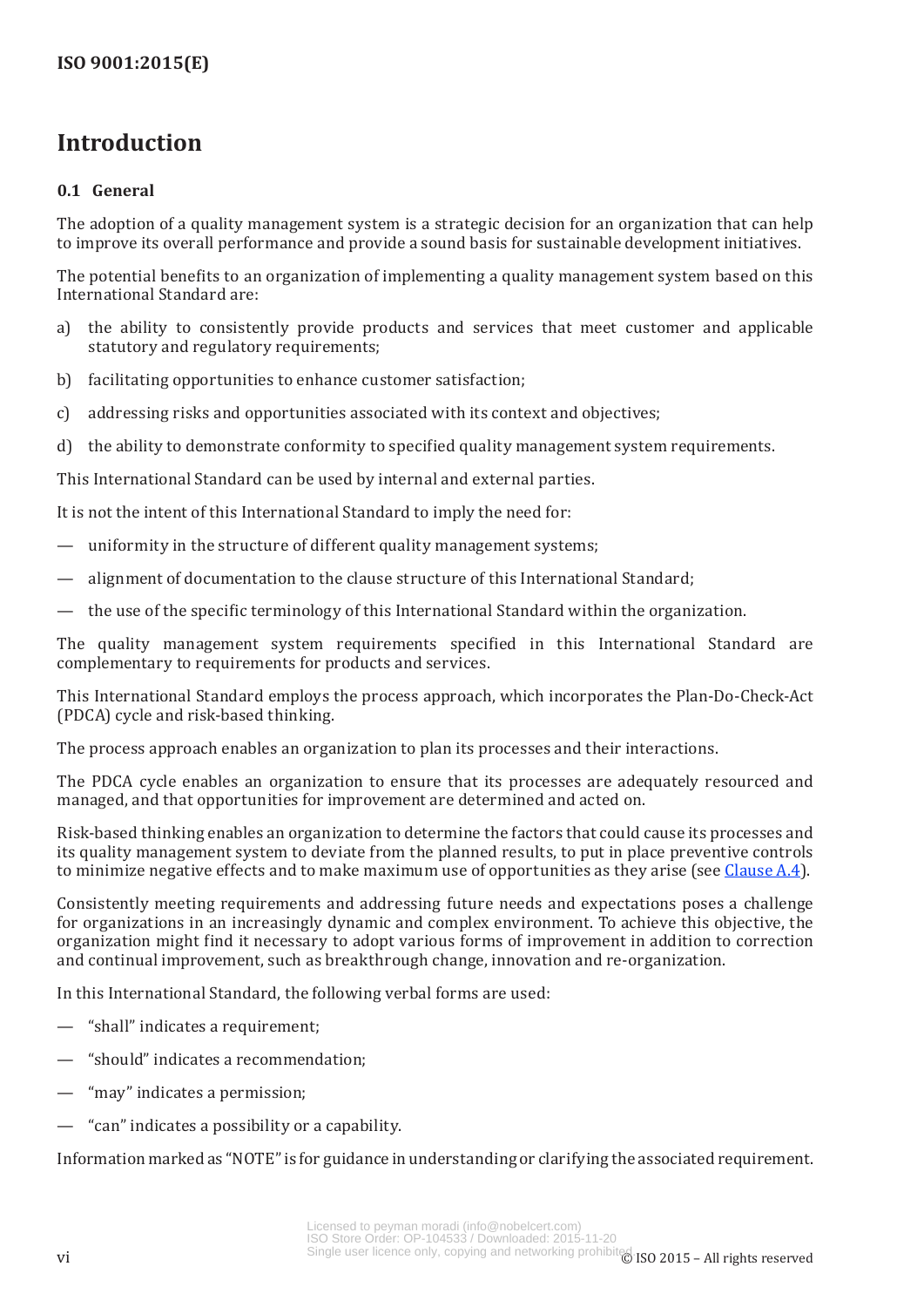#### **0.2 Quality management principles**

This International Standard is based on the quality management principles described in ISO 9000. The descriptions include a statement of each principle, a rationale of why the principle is important for the organization, some examples of benefits associated with the principle and examples of typical actions to improve the organization's performance when applying the principle.

The quality management principles are:

- customer focus;
- leadership;
- engagement of people;
- process approach;
- improvement;
- evidence-based decision making;
- relationship management.

#### **0.3 Process approach**

#### **0.3.1 General**

This International Standard promotes the adoption of a process approach when developing, implementing and improving the effectiveness of a quality management system, to enhance customer satisfaction by meeting customer requirements. Specific requirements considered essential to the adoption of a process approach are included in [4.4.](#page-11-1)

Understanding and managing interrelated processes as a system contributes to the organization's effectiveness and efficiency in achieving its intended results. This approach enables the organization to control the interrelationships and interdependencies among the processes of the system, so that the overall performance of the organization can be enhanced.

The process approach involves the systematic definition and management of processes, and their interactions, so as to achieve the intended results in accordance with the quality policy and strategic direction of the organization. Management of the processes and the system as a whole can be achieved using the PDCA cycle (see 0.3.2) with an overall focus on risk-based thinking (see 0.3.3) aimed at taking advantage of opportunities and preventing undesirable results.

The application of the process approach in a quality management system enables:

- a) understanding and consistency in meeting requirements;
- b) the consideration of processes in terms of added value;
- c) the achievement of effective process performance;
- d) improvement of processes based on evaluation of data and information.

[Figure](#page-7-0) 1 gives a schematic representation of any process and shows the interaction of its elements. The monitoring and measuring check points, which are necessary for control, are specific to each process and will vary depending on the related risks.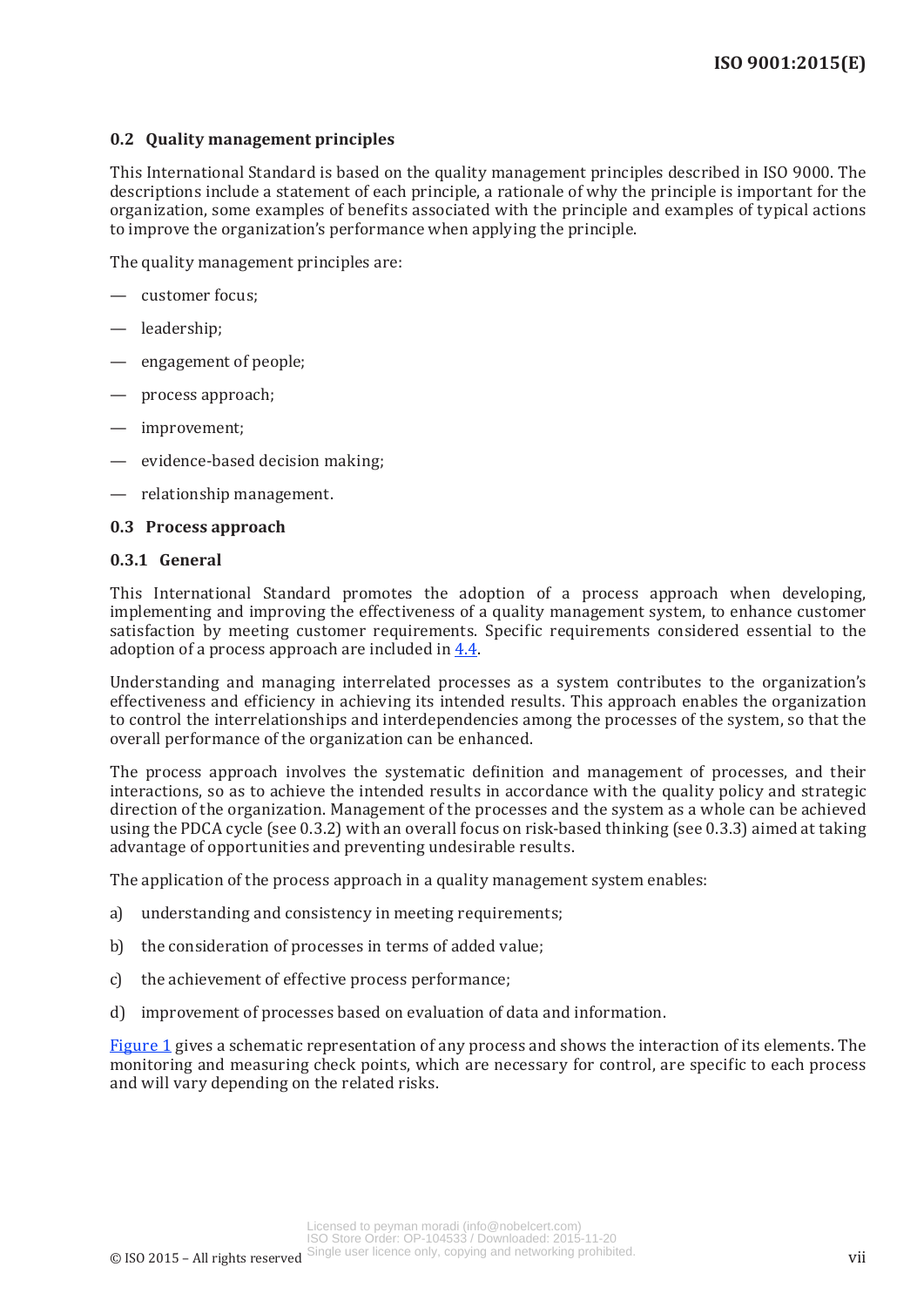

<span id="page-7-0"></span>**Figure 1 — Schematic representation of the elements of a single process**

#### **0.3.2 Plan-Do-Check-Act cycle**

The PDCA cycle can be applied to all processes and to the quality management system as a whole. [Figure](#page-7-1) 2 illustrates how [Clauses](#page-10-1) 4 to [10](#page-28-1) can be grouped in relation to the PDCA cycle.



NOTE Numbers in brackets refer to the clauses in this International Standard.

#### <span id="page-7-1"></span>**Figure 2 — Representation of the structure of this International Standard in the PDCA cycle**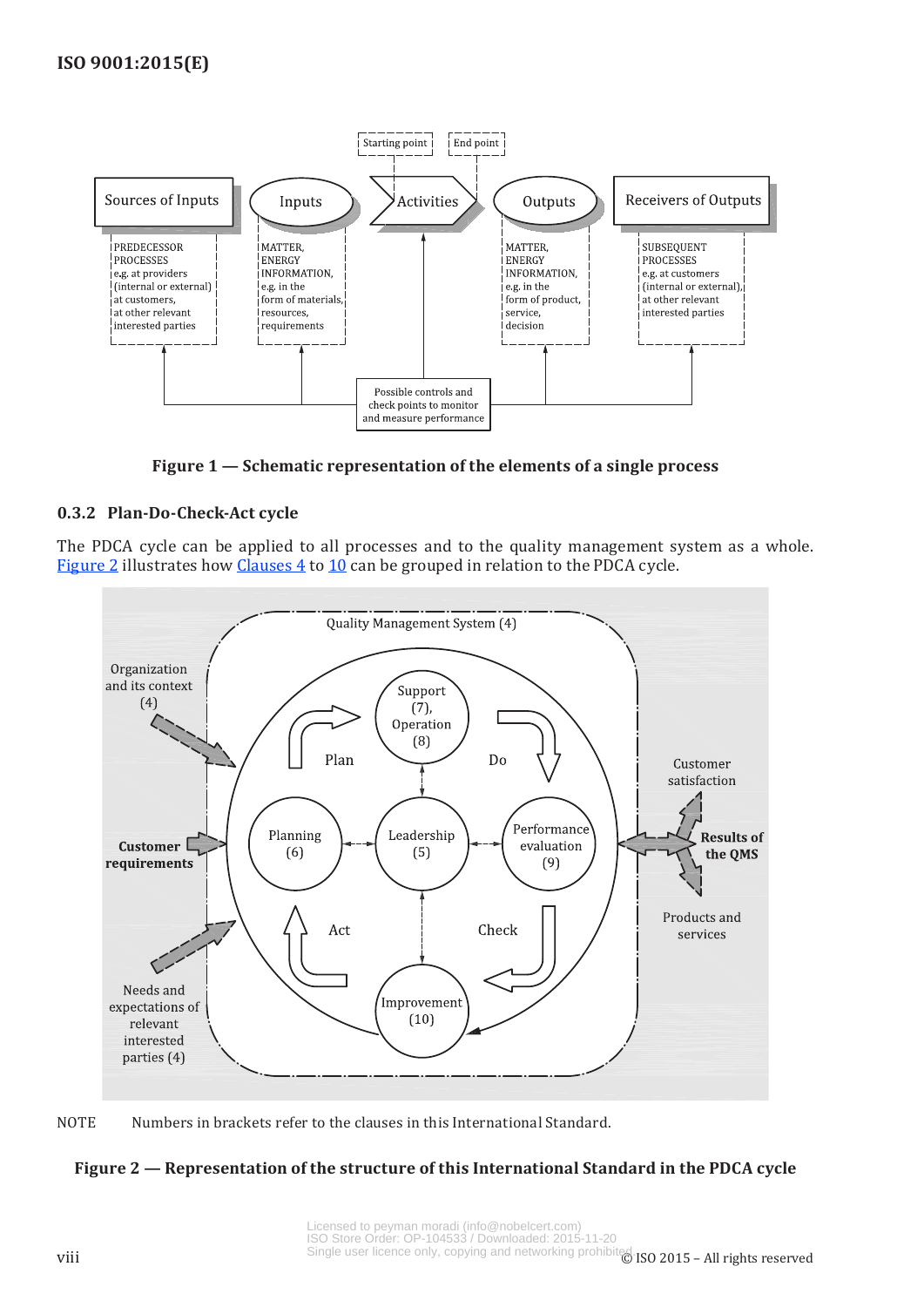The PDCA cycle can be briefly described as follows:

- **Plan**: establish the objectives of the system and its processes, and the resources needed to deliver results in accordance with customers' requirements and the organization's policies, and identify and address risks and opportunities;
- **Do**: implement what was planned;
- **Check**: monitor and (where applicable) measure processes and the resulting products and services against policies, objectives, requirements and planned activities, and report the results;
- **Act**: take actions to improve performance, as necessary.

#### **0.3.3 Risk-based thinking**

Risk-based thinking (see [Clause](#page-31-0) A.4) is essential for achieving an effective quality management system. The concept of risk-based thinking has been implicit in previous editions of this International Standard including, for example, carrying out preventive action to eliminate potential nonconformities, analysing any nonconformities that do occur, and taking action to prevent recurrence that is appropriate for the effects of the nonconformity.

To conform to the requirements of this International Standard, an organization needs to plan and implement actions to address risks and opportunities. Addressing both risks and opportunities establishes a basis for increasing the effectiveness of the quality management system, achieving improved results and preventing negative effects.

Opportunities can arise as a result of a situation favourable to achieving an intended result, for example, a set of circumstances that allow the organization to attract customers, develop new products and services, reduce waste or improve productivity. Actions to address opportunities can also include consideration of associated risks. Risk is the effect of uncertainty and any such uncertainty can have positive or negative effects. A positive deviation arising from a risk can provide an opportunity, but not all positive effects of risk result in opportunities.

#### **0.4 Relationship with other management system standards**

This International Standard applies the framework developed by ISO to improve alignment among its International Standards for management systems (see [Clause](#page-30-1) A.1).

This International Standard enables an organization to use the process approach, coupled with the PDCA cycle and risk-based thinking, to align or integrate its quality management system with the requirements of other management system standards.

This International Standard relates to ISO 9000 and ISO 9004 as follows:

- ISO 9000 *Quality management systems Fundamentals and vocabulary* provides essential background for the proper understanding and implementation of this International Standard;
- ISO 9004 *Managing for the sustained success of an organization A quality management approach* provides guidance for organizations that choose to progress beyond the requirements of this International Standard.

[Annex](#page-34-1) B provides details of other International Standards on quality management and quality management systems that have been developed by ISO/TC 176.

This International Standard does not include requirements specific to other management systems, such as those for environmental management, occupational health and safety management, or financial management.

Sector-specific quality management system standards based on the requirements of this International Standard have been developed for a number of sectors. Some of these standards specify additional quality management system requirements, while others are limited to providing guidance to the application of this International Standard within the particular sector.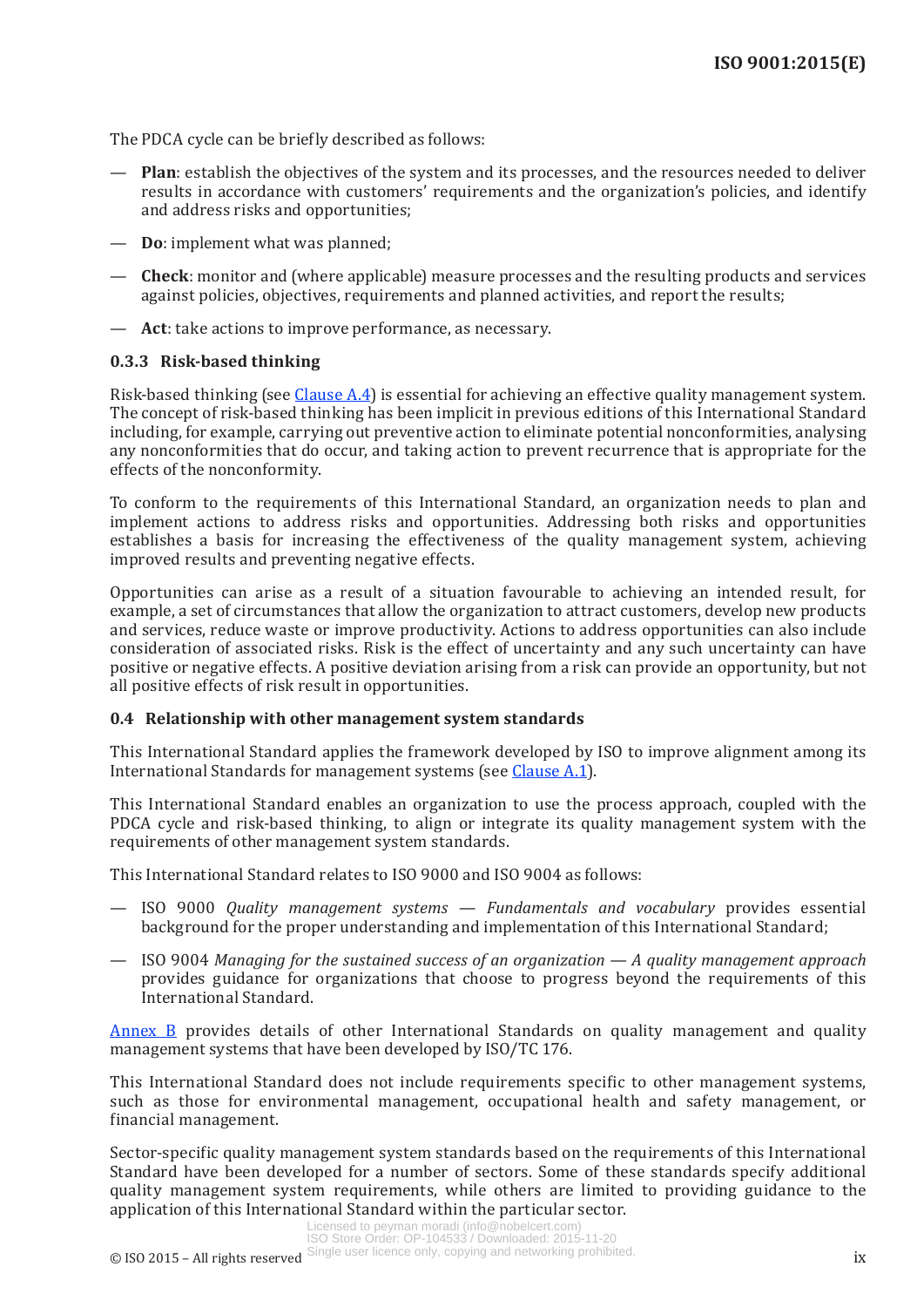A matrix showing the correlation between the clauses of this edition of this International Standard and the previous edition (ISO 9001:2008) can be found on the ISO/TC 176/SC 2 open access web site at: [www.iso.org/tc176/sc02/public.](http://www.iso.org/tc176/sc02/public)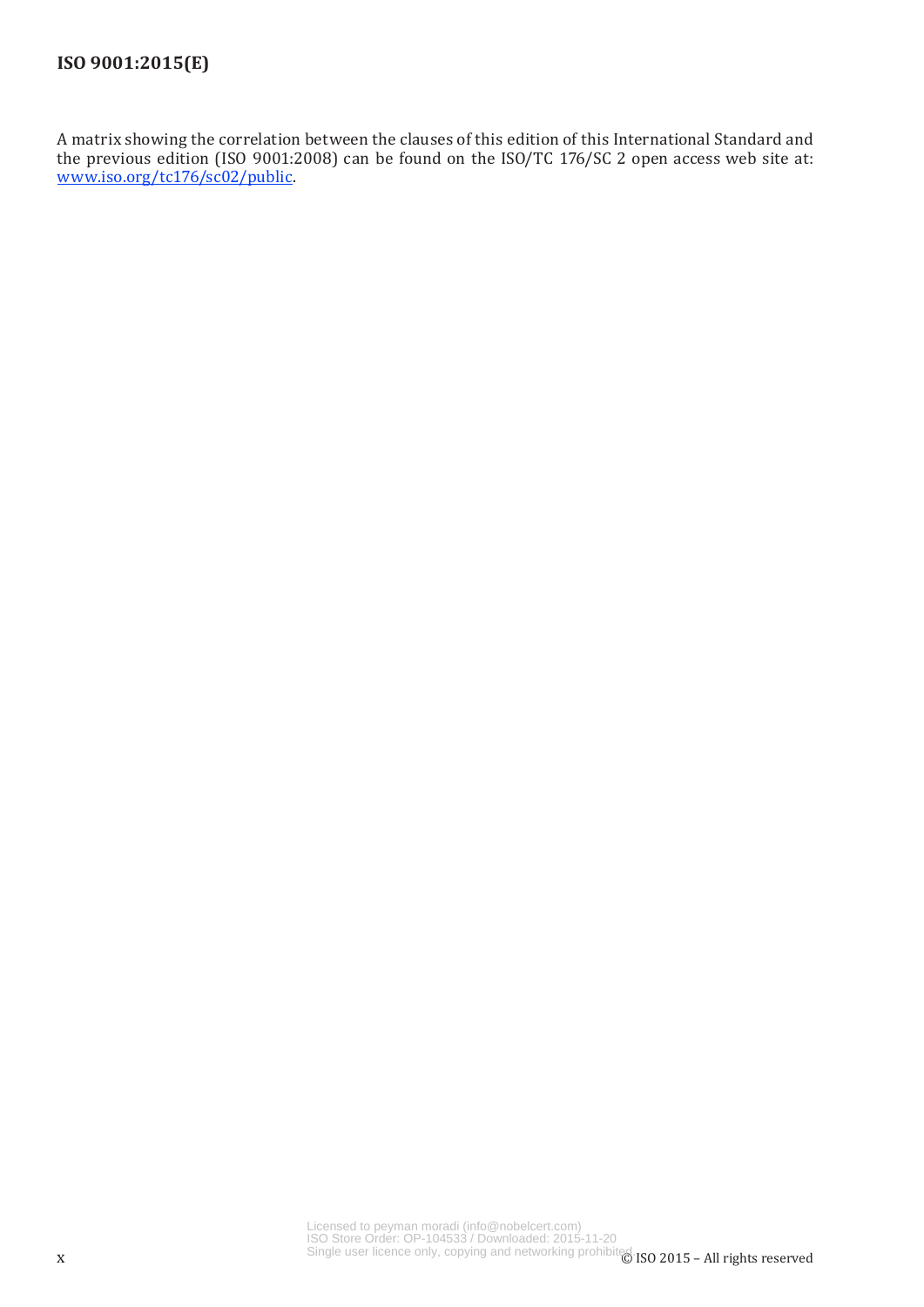## <span id="page-10-0"></span>**Quality management systems — Requirements**

## **1 Scope**

This International Standard specifies requirements for a quality management system when an organization:

- a) needs to demonstrate its ability to consistently provide products and services that meet customer and applicable statutory and regulatory requirements, and
- b) aims to enhance customer satisfaction through the effective application of the system, including processes for improvement of the system and the assurance of conformity to customer and applicable statutory and regulatory requirements.

All the requirements of this International Standard are generic and are intended to be applicable to any organization, regardless of its type or size, or the products and services it provides.

NOTE 1 In this International Standard, the terms "product" or "service" only apply to products and services intended for, or required by, a customer.

NOTE 2 Statutory and regulatory requirements can be expressed as legal requirements.

#### **2 Normative references**

The following documents, in whole or in part, are normatively referenced in this document and are indispensable for its application. For dated references, only the edition cited applies. For undated references, the latest edition of the referenced document (including any amendments) applies.

ISO 9000:2015, *Quality management systems — Fundamentals and vocabulary*

### **3 Terms and definitions**

For the purposes of this document, the terms and definitions given in ISO 9000:2015 apply.

#### <span id="page-10-1"></span>**4 Context of the organization**

#### <span id="page-10-2"></span>**4.1 Understanding the organization and its context**

The organization shall determine external and internal issues that are relevant to its purpose and its strategic direction and that affect its ability to achieve the intended result(s) of its quality management system.

The organization shall monitor and review information about these external and internal issues.

NOTE 1 Issues can include positive and negative factors or conditions for consideration.

NOTE 2 Understanding the external context can be facilitated by considering issues arising from legal, technological, competitive, market, cultural, social and economic environments, whether international, national, regional or local.

NOTE 3 Understanding the internal context can be facilitated by considering issues related to values, culture, knowledge and performance of the organization.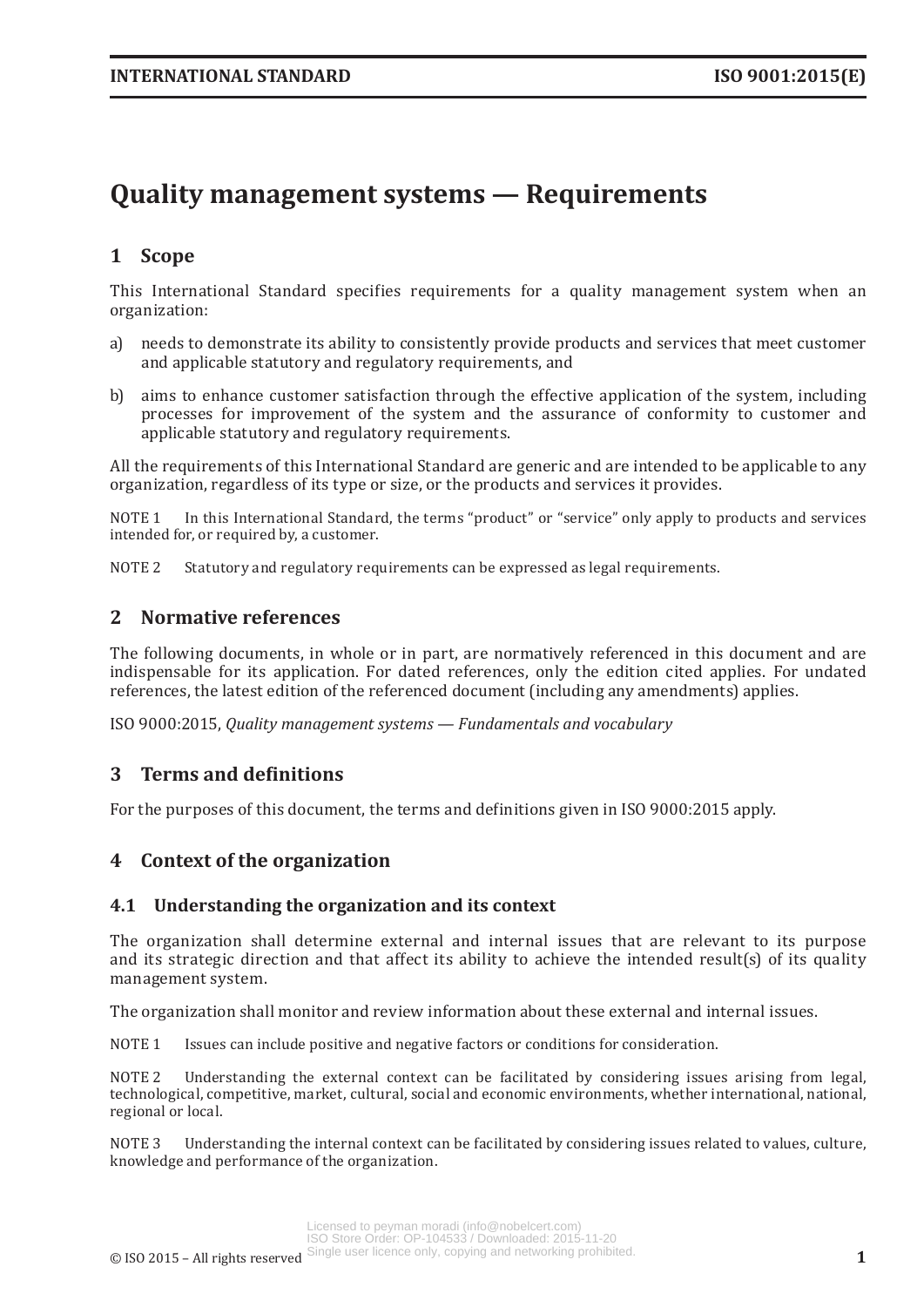### <span id="page-11-2"></span><span id="page-11-0"></span>**4.2 Understanding the needs and expectations of interested parties**

Due to their effect or potential effect on the organization's ability to consistently provide products and services that meet customer and applicable statutory and regulatory requirements, the organization shall determine:

- a) the interested parties that are relevant to the quality management system;
- b) the requirements of these interested parties that are relevant to the quality management system.

The organization shall monitor and review information about these interested parties and their relevant requirements.

#### <span id="page-11-3"></span>**4.3 Determining the scope of the quality management system**

The organization shall determine the boundaries and applicability of the quality management system to establish its scope.

When determining this scope, the organization shall consider:

- a) the external and internal issues referred to in  $4.1$ ;
- b) the requirements of relevant interested parties referred to in [4.2](#page-11-2);
- c) the products and services of the organization.

The organization shall apply all the requirements of this International Standard if they are applicable within the determined scope of its quality management system.

The scope of the organization's quality management system shall be available and be maintained as documented information. The scope shall state the types of products and services covered, and provide justification for any requirement of this International Standard that the organization determines is not applicable to the scope of its quality management system.

Conformity to this International Standard may only be claimed if the requirements determined as not being applicable do not affect the organization's ability or responsibility to ensure the conformity of its products and services and the enhancement of customer satisfaction.

#### <span id="page-11-1"></span>**4.4 Quality management system and its processes**

**4.4.1** The organization shall establish, implement, maintain and continually improve a quality management system, including the processes needed and their interactions, in accordance with the requirements of this International Standard.

The organization shall determine the processes needed for the quality management system and their application throughout the organization, and shall:

- a) determine the inputs required and the outputs expected from these processes;
- b) determine the sequence and interaction of these processes;
- c) determine and apply the criteria and methods (including monitoring, measurements and related performance indicators) needed to ensure the effective operation and control of these processes;
- d) determine the resources needed for these processes and ensure their availability;
- e) assign the responsibilities and authorities for these processes;
- f) address the risks and opportunities as determined in accordance with the requirements of  $6.1$ ;
- g) evaluate these processes and implement any changes needed to ensure that these processes achieve their intended results; Licensed to peyman moradi (info@nobelcert.com)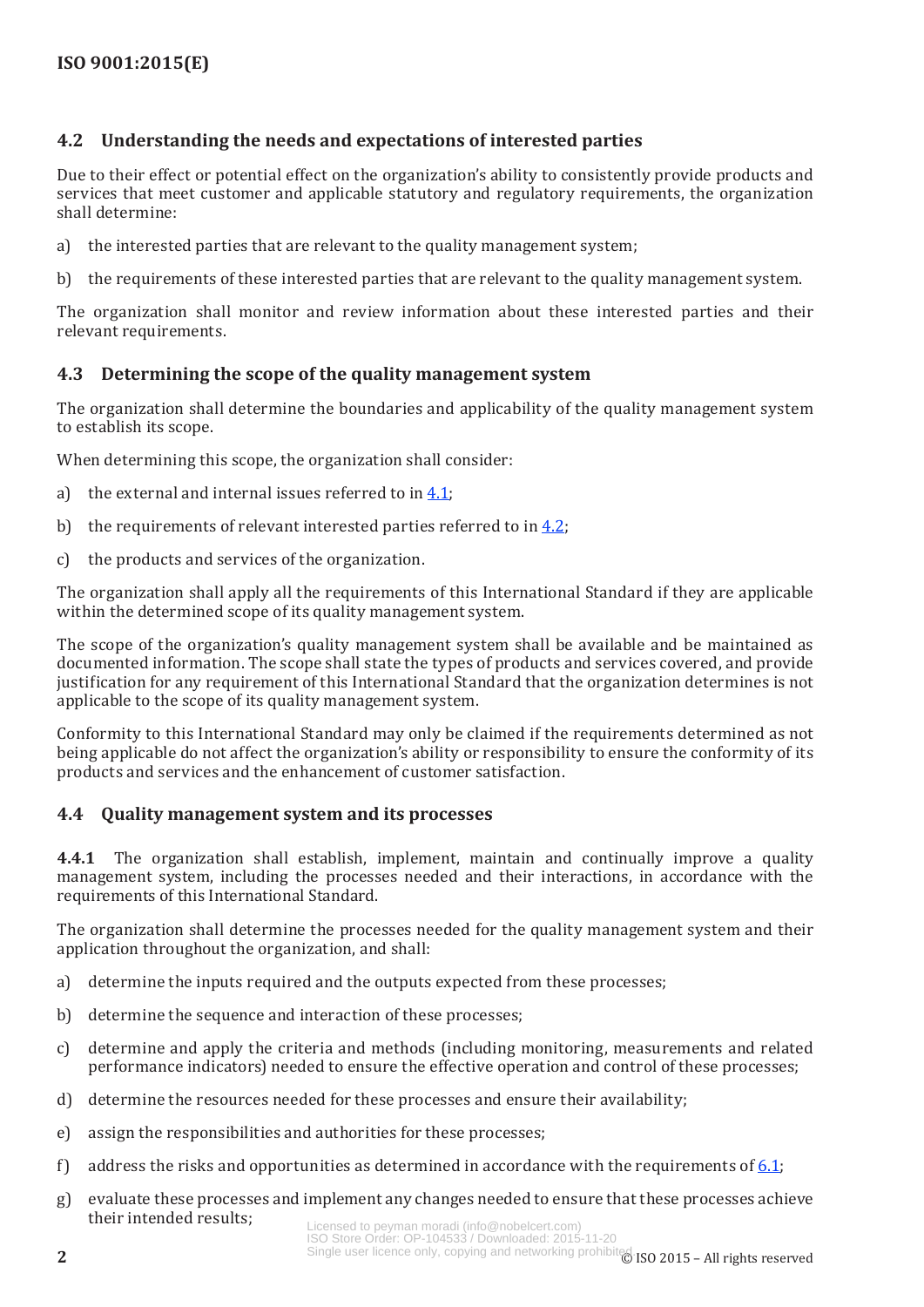- <span id="page-12-0"></span>h) improve the processes and the quality management system.
- **4.4.2** To the extent necessary, the organization shall:
- a) maintain documented information to support the operation of its processes;
- b) retain documented information to have confidence that the processes are being carried out as planned.

### **5 Leadership**

#### **5.1 Leadership and commitment**

#### **5.1.1 General**

Top management shall demonstrate leadership and commitment with respect to the quality management system by:

- a) taking accountability for the effectiveness of the quality management system;
- b) ensuring that the quality policy and quality objectives are established for the quality management system and are compatible with the context and strategic direction of the organization;
- c) ensuring the integration of the quality management system requirements into the organization's business processes;
- d) promoting the use of the process approach and risk-based thinking;
- e) ensuring that the resources needed for the quality management system are available;
- f) communicating the importance of effective quality management and of conforming to the quality management system requirements;
- g) ensuring that the quality management system achieves its intended results;
- h) engaging, directing and supporting persons to contribute to the effectiveness of the quality management system;
- i) promoting improvement;
- j) supporting other relevant management roles to demonstrate their leadership as it applies to their areas of responsibility.

NOTE Reference to "business" in this International Standard can be interpreted broadly to mean those activities that are core to the purposes of the organization's existence, whether the organization is public, private, for profit or not for profit.

#### **5.1.2 Customer focus**

Top management shall demonstrate leadership and commitment with respect to customer focus by ensuring that:

- a) customer and applicable statutory and regulatory requirements are determined, understood and consistently met;
- b) the risks and opportunities that can affect conformity of products and services and the ability to enhance customer satisfaction are determined and addressed;
- c) the focus on enhancing customer satisfaction is maintained.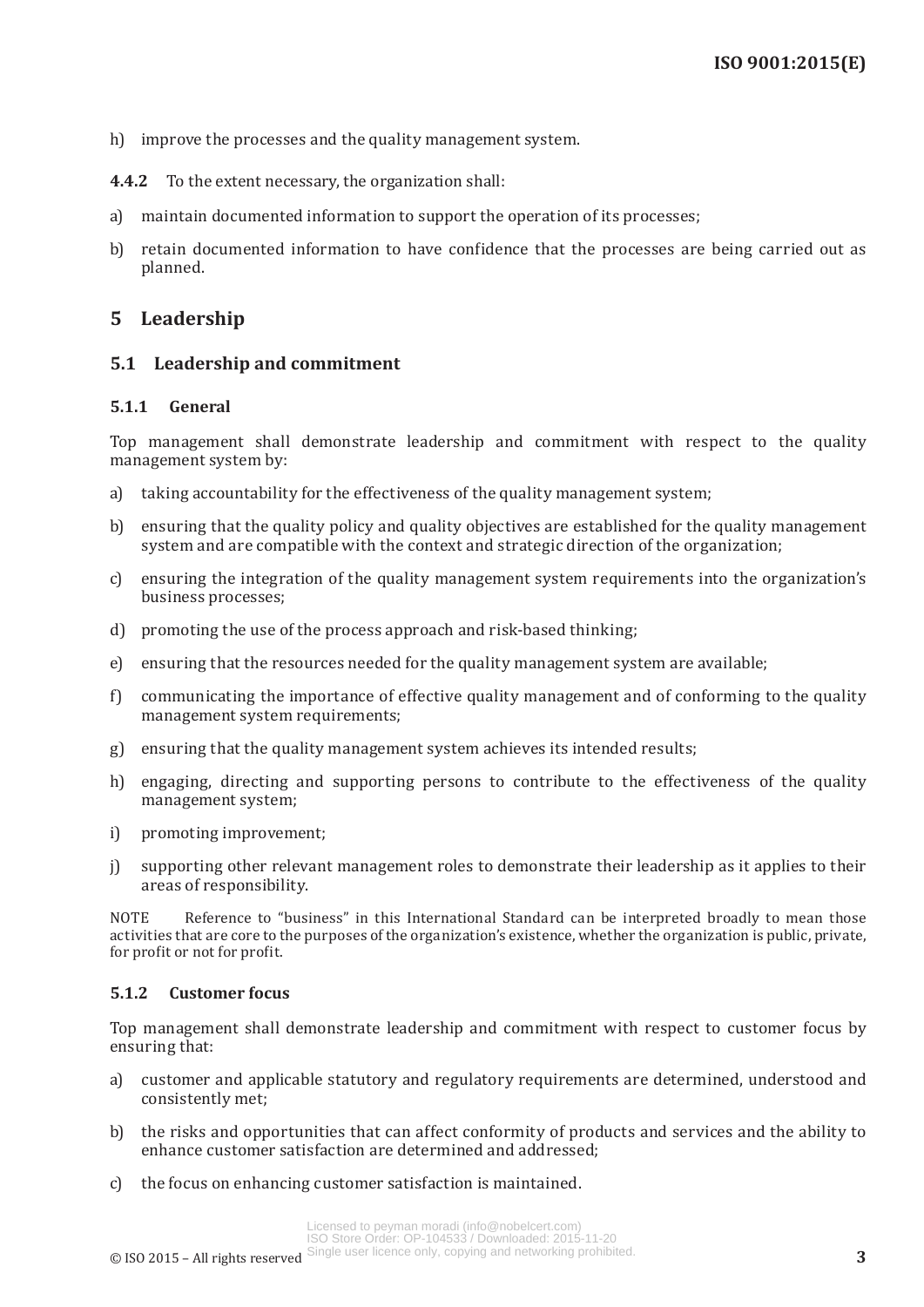### <span id="page-13-0"></span>**5.2 Policy**

#### **5.2.1 Establishing the quality policy**

Top management shall establish, implement and maintain a quality policy that:

- a) is appropriate to the purpose and context of the organization and supports its strategic direction;
- b) provides a framework for setting quality objectives;
- c) includes a commitment to satisfy applicable requirements;
- d) includes a commitment to continual improvement of the quality management system.

#### **5.2.2 Communicating the quality policy**

The quality policy shall:

- a) be available and be maintained as documented information;
- b) be communicated, understood and applied within the organization;
- c) be available to relevant interested parties, as appropriate.

#### <span id="page-13-3"></span>**5.3 Organizational roles, responsibilities and authorities**

Top management shall ensure that the responsibilities and authorities for relevant roles are assigned, communicated and understood within the organization.

Top management shall assign the responsibility and authority for:

- a) ensuring that the quality management system conforms to the requirements of this International Standard;
- b) ensuring that the processes are delivering their intended outputs;
- c) reporting on the performance of the quality management system and on opportunities for improvement (see  $10.1$ ), in particular to top management;
- d) ensuring the promotion of customer focus throughout the organization;
- e) ensuring that the integrity of the quality management system is maintained when changes to the quality management system are planned and implemented.

### <span id="page-13-2"></span>**6 Planning**

#### <span id="page-13-1"></span>**6.1 Actions to address risks and opportunities**

**6.1.1** When planning for the quality management system, the organization shall consider the issues referred to in [4.1](#page-10-2) and the requirements referred to in [4.2](#page-11-2) and determine the risks and opportunities that need to be addressed to:

- a) give assurance that the quality management system can achieve its intended result(s);
- b) enhance desirable effects;
- c) prevent, or reduce, undesired effects;
- d) achieve improvement.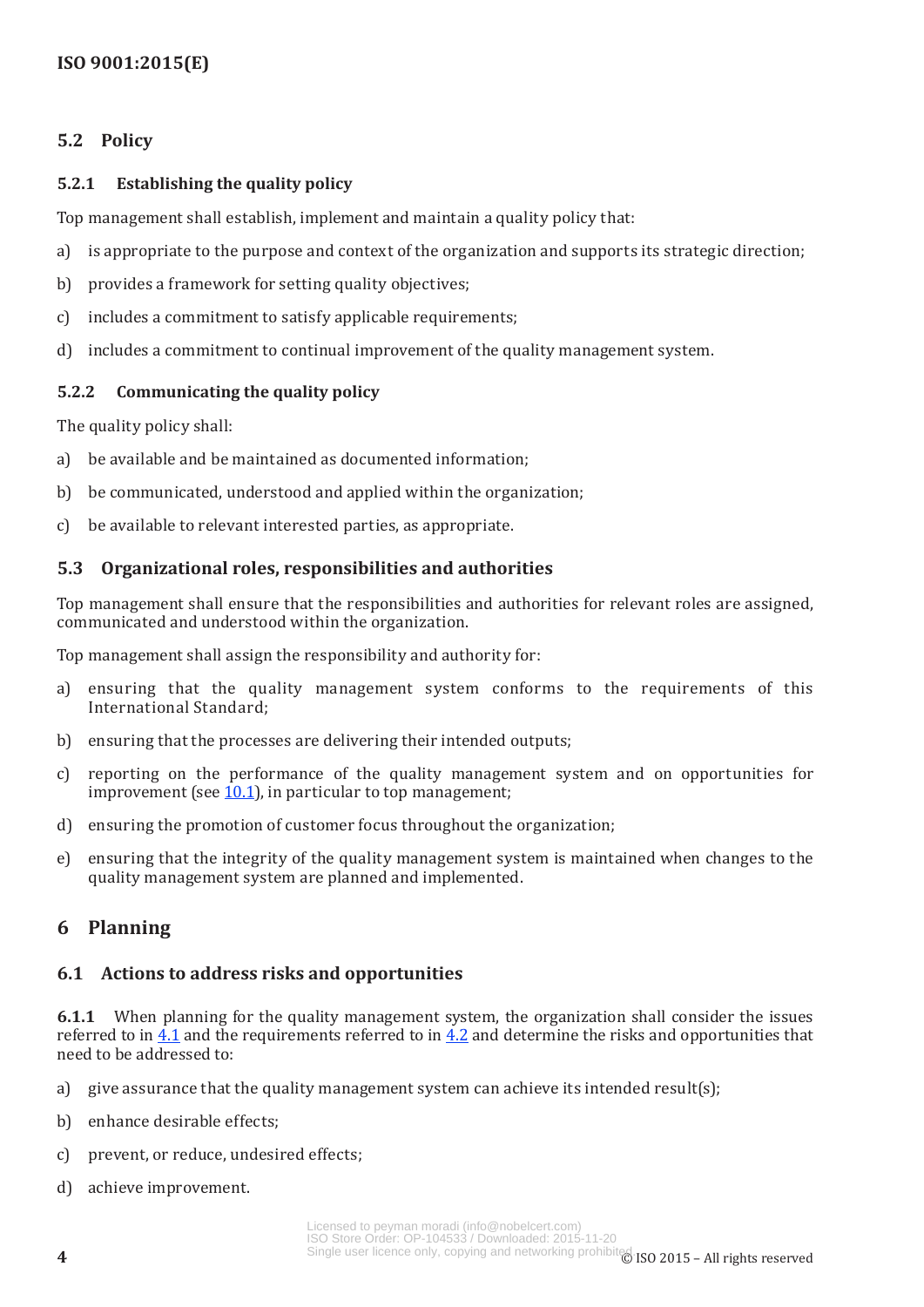<span id="page-14-0"></span>**6.1.2** The organization shall plan:

- a) actions to address these risks and opportunities;
- b) how to:
	- 1) integrate and implement the actions into its quality management system processes (see  $4.4$ );
	- 2) evaluate the effectiveness of these actions.

Actions taken to address risks and opportunities shall be proportionate to the potential impact on the conformity of products and services.

NOTE 1 Options to address risks can include avoiding risk, taking risk in order to pursue an opportunity, eliminating the risk source, changing the likelihood or consequences, sharing the risk, or retaining risk by informed decision.

NOTE 2 Opportunities can lead to the adoption of new practices, launching new products, opening new markets, addressing new customers, building partnerships, using new technology and other desirable and viable possibilities to address the organization's or its customers' needs.

#### <span id="page-14-1"></span>**6.2 Quality objectives and planning to achieve them**

**6.2.1** The organization shall establish quality objectives at relevant functions, levels and processes needed for the quality management system.

The quality objectives shall:

- a) be consistent with the quality policy;
- b) be measurable;
- c) take into account applicable requirements;
- d) be relevant to conformity of products and services and to enhancement of customer satisfaction;
- e) be monitored;
- f) be communicated;
- g) be updated as appropriate.

The organization shall maintain documented information on the quality objectives.

**6.2.2** When planning how to achieve its quality objectives, the organization shall determine:

- a) what will be done;
- b) what resources will be required;
- c) who will be responsible;
- d) when it will be completed;
- e) how the results will be evaluated.

#### **6.3 Planning of changes**

When the organization determines the need for changes to the quality management system, the changes shall be carried out in a planned manner (see [4.4\)](#page-11-1).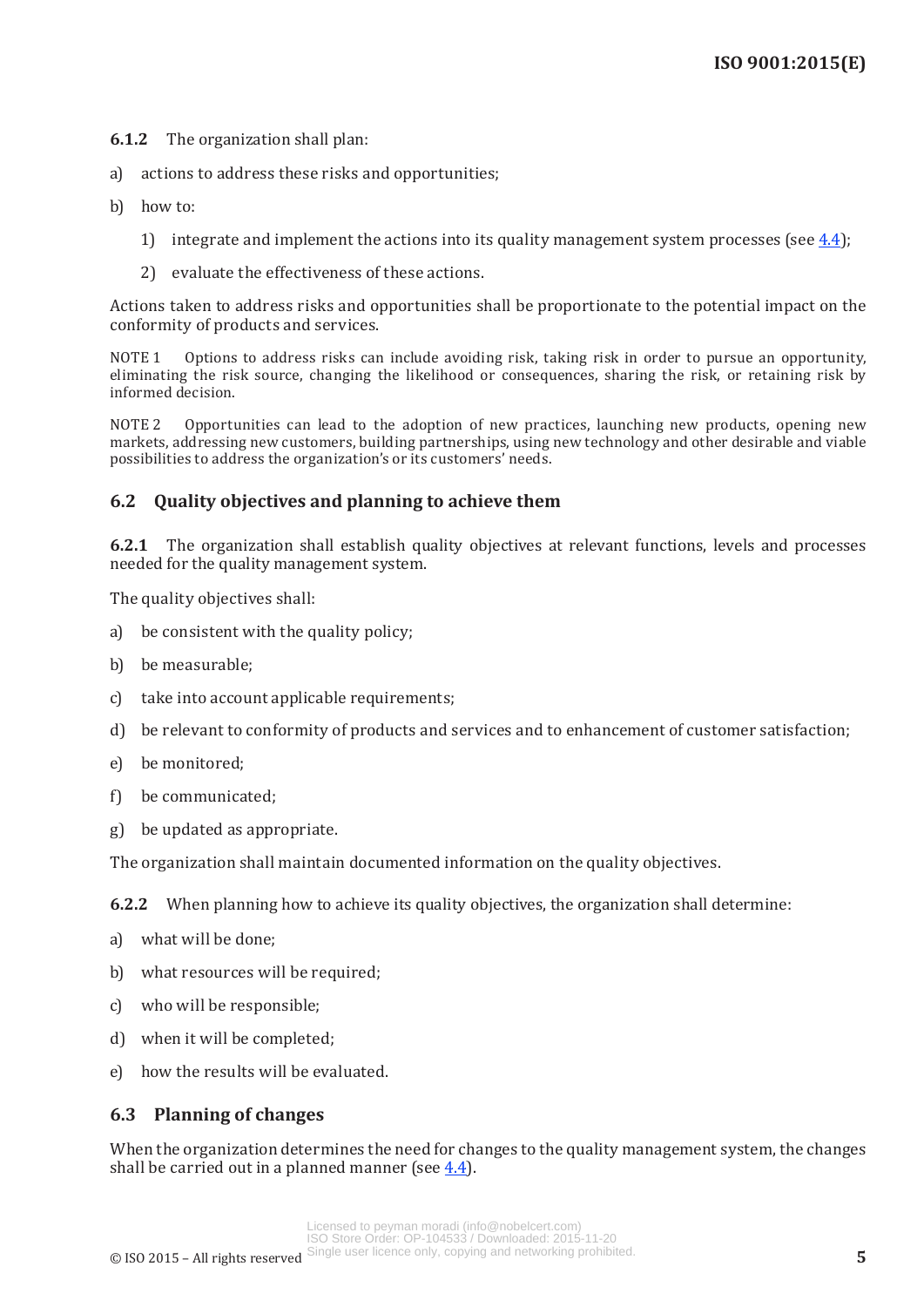## <span id="page-15-0"></span>**ISO 9001:2015(E)**

The organization shall consider:

- a) the purpose of the changes and their potential consequences;
- b) the integrity of the quality management system;
- c) the availability of resources;
- d) the allocation or reallocation of responsibilities and authorities.

#### **7 Support**

#### **7.1 Resources**

#### **7.1.1 General**

The organization shall determine and provide the resources needed for the establishment, implementation, maintenance and continual improvement of the quality management system.

The organization shall consider:

- a) the capabilities of, and constraints on, existing internal resources;
- b) what needs to be obtained from external providers.

#### **7.1.2 People**

The organization shall determine and provide the persons necessary for the effective implementation of its quality management system and for the operation and control of its processes.

#### **7.1.3 Infrastructure**

The organization shall determine, provide and maintain the infrastructure necessary for the operation of its processes and to achieve conformity of products and services.

- NOTE Infrastructure can include:
- a) buildings and associated utilities;
- b) equipment, including hardware and software;
- c) transportation resources;
- d) information and communication technology.

#### **7.1.4 Environment for the operation of processes**

The organization shall determine, provide and maintain the environment necessary for the operation of its processes and to achieve conformity of products and services.

NOTE A suitable environment can be a combination of human and physical factors, such as:

- a) social (e.g. non-discriminatory, calm, non-confrontational);
- b) psychological (e.g. stress-reducing, burnout prevention, emotionally protective);
- c) physical (e.g. temperature, heat, humidity, light, airflow, hygiene, noise).

These factors can differ substantially depending on the products and services provided.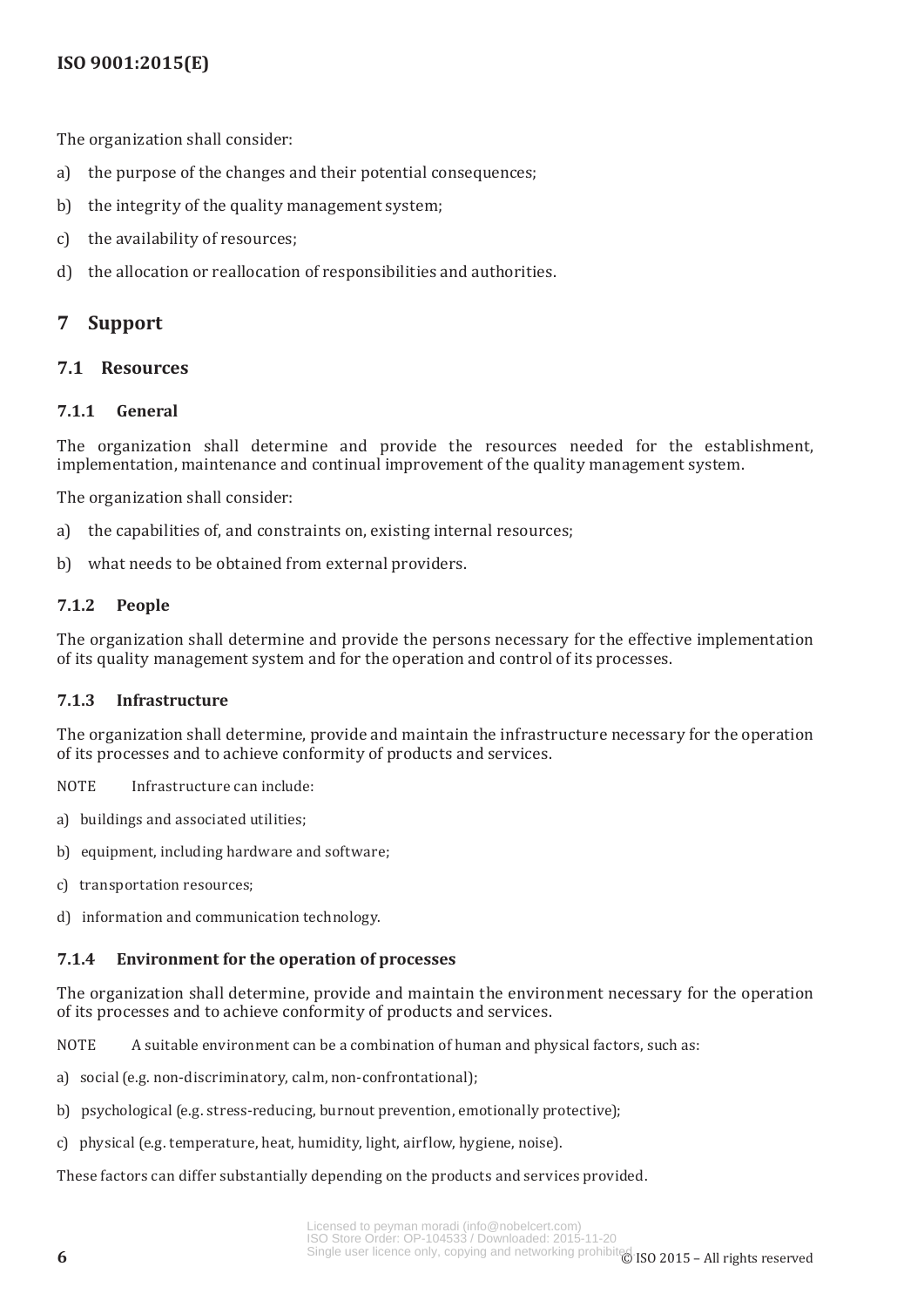#### <span id="page-16-2"></span><span id="page-16-0"></span>**7.1.5 Monitoring and measuring resources**

#### **7.1.5.1 General**

The organization shall determine and provide the resources needed to ensure valid and reliable results when monitoring or measuring is used to verify the conformity of products and services to requirements.

The organization shall ensure that the resources provided:

- a) are suitable for the specific type of monitoring and measurement activities being undertaken;
- b) are maintained to ensure their continuing fitness for their purpose.

The organization shall retain appropriate documented information as evidence of fitness for purpose of the monitoring and measurement resources.

#### **7.1.5.2 Measurement traceability**

When measurement traceability is a requirement, or is considered by the organization to be an essential part of providing confidence in the validity of measurement results, measuring equipment shall be:

- a) calibrated or verified, or both, at specified intervals, or prior to use, against measurement standards traceable to international or national measurement standards; when no such standards exist, the basis used for calibration or verification shall be retained as documented information;
- b) identified in order to determine their status;
- c) safeguarded from adjustments, damage or deterioration that would invalidate the calibration status and subsequent measurement results.

The organization shall determine if the validity of previous measurement results has been adversely affected when measuring equipment is found to be unfit for its intended purpose, and shall take appropriate action as necessary.

#### <span id="page-16-1"></span>**7.1.6 Organizational knowledge**

The organization shall determine the knowledge necessary for the operation of its processes and to achieve conformity of products and services.

This knowledge shall be maintained and be made available to the extent necessary.

When addressing changing needs and trends, the organization shall consider its current knowledge and determine how to acquire or access any necessary additional knowledge and required updates.

NOTE 1 Organizational knowledge is knowledge specific to the organization; it is generally gained by experience. It is information that is used and shared to achieve the organization's objectives.

NOTE 2 Organizational knowledge can be based on:

a) internal sources (e.g. intellectual property; knowledge gained from experience; lessons learned from failures and successful projects; capturing and sharing undocumented knowledge and experience; the results of improvements in processes, products and services);

b) external sources (e.g. standards; academia; conferences; gathering knowledge from customers or external providers).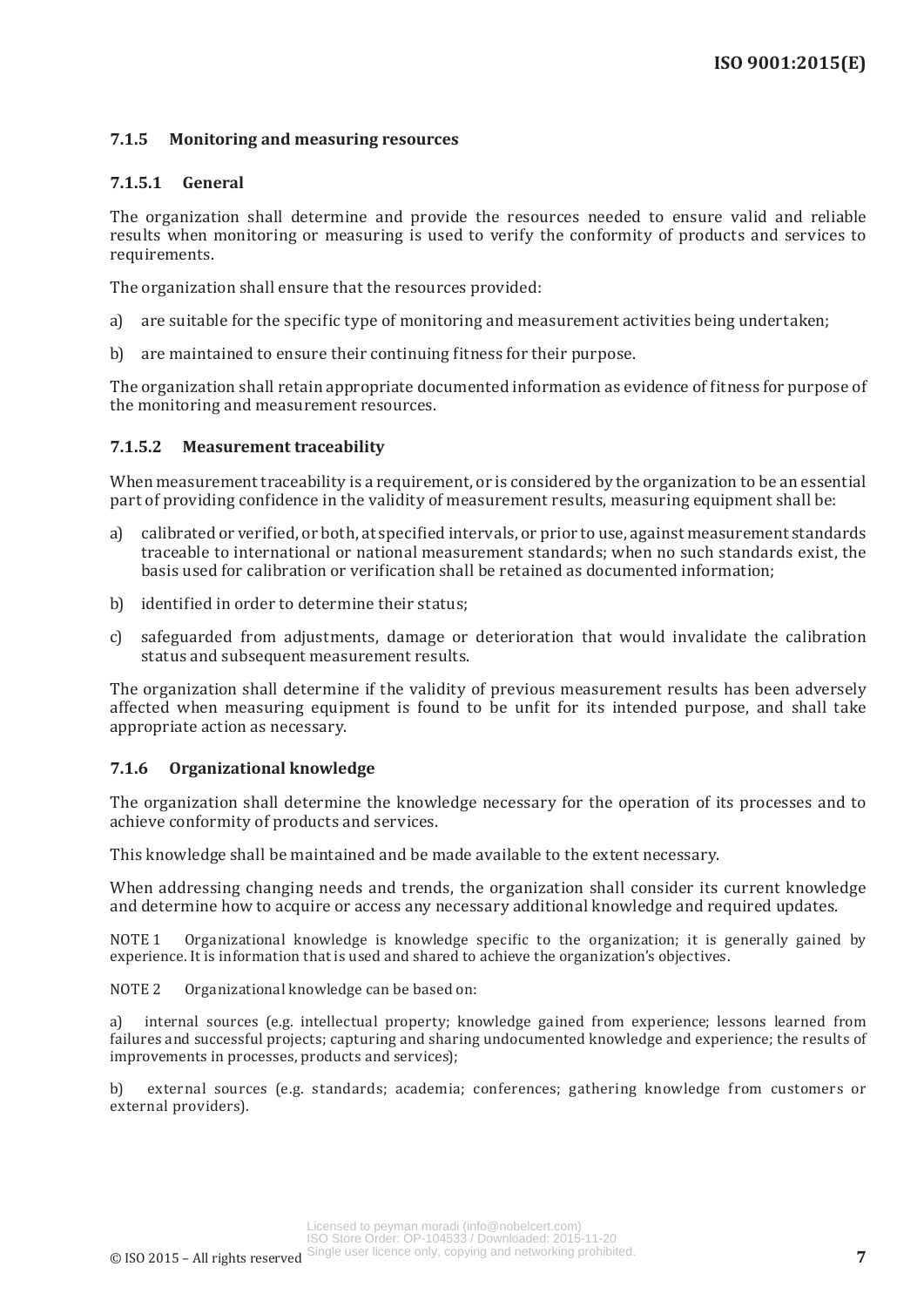#### <span id="page-17-2"></span><span id="page-17-0"></span>**7.2 Competence**

The organization shall:

- a) determine the necessary competence of person(s) doing work under its control that affects the performance and effectiveness of the quality management system;
- b) ensure that these persons are competent on the basis of appropriate education, training, or experience;
- c) where applicable, take actions to acquire the necessary competence, and evaluate the effectiveness of the actions taken;
- d) retain appropriate documented information as evidence of competence.

NOTE Applicable actions can include, for example, the provision of training to, the mentoring of, or the reassignment of currently employed persons; or the hiring or contracting of competent persons.

#### **7.3 Awareness**

The organization shall ensure that persons doing work under the organization's control are aware of:

- a) the quality policy;
- b) relevant quality objectives;
- c) their contribution to the effectiveness of the quality management system, including the benefits of improved performance;
- d) the implications of not conforming with the quality management system requirements.

#### **7.4 Communication**

The organization shall determine the internal and external communications relevant to the quality management system, including:

- a) on what it will communicate;
- b) when to communicate;
- c) with whom to communicate;
- d) how to communicate;
- e) who communicates.

#### <span id="page-17-1"></span>**7.5 Documented information**

#### **7.5.1 General**

The organization's quality management system shall include:

- a) documented information required by this International Standard;
- b) documented information determined by the organization as being necessary for the effectiveness of the quality management system.

NOTE The extent of documented information for a quality management system can differ from one organization to another due to:

— the size of organization and its type of activities, processes, products and services;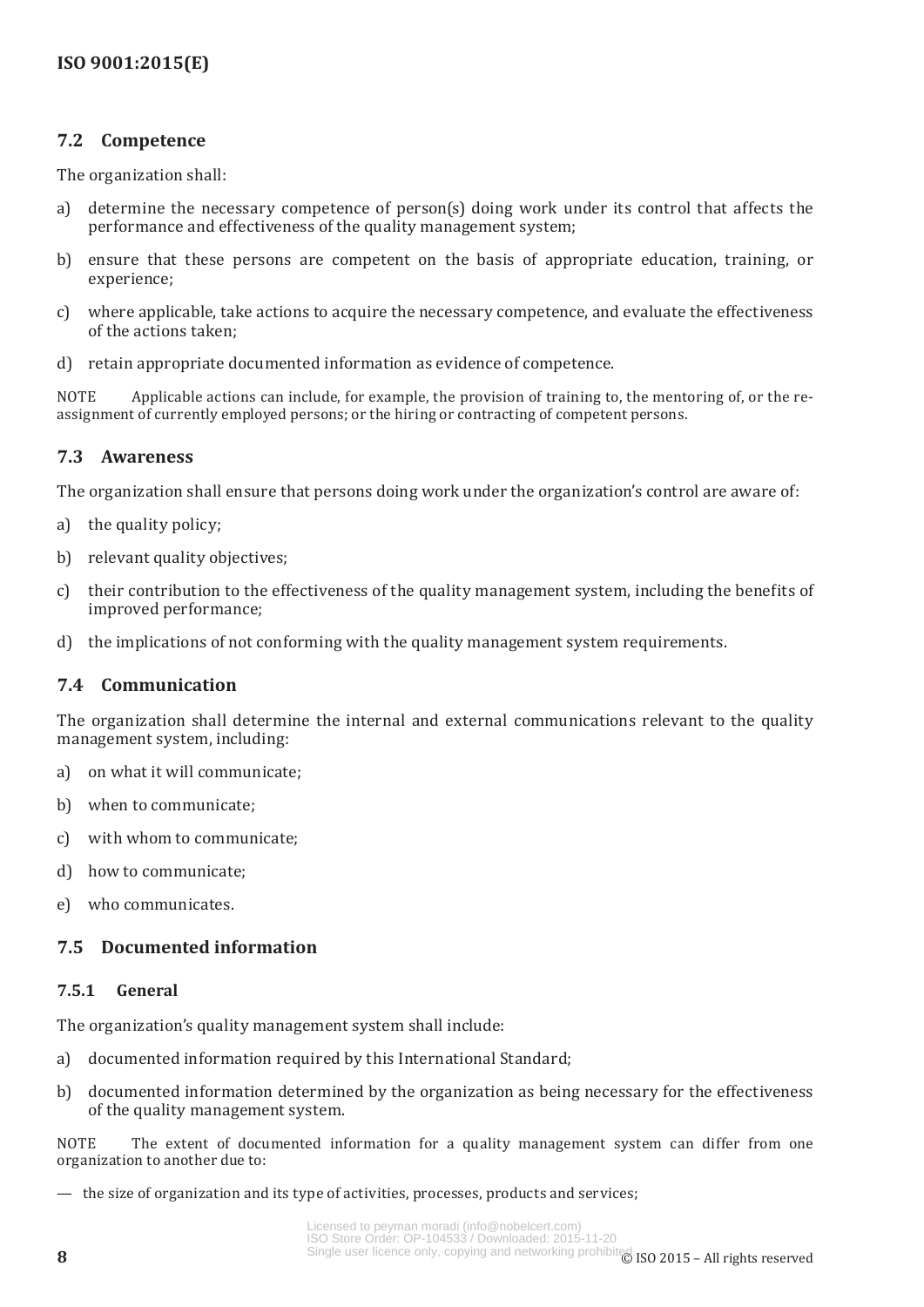- <span id="page-18-0"></span>— the complexity of processes and their interactions;
- the competence of persons.

#### **7.5.2 Creating and updating**

When creating and updating documented information, the organization shall ensure appropriate:

- a) identification and description (e.g. a title, date, author, or reference number);
- b) format (e.g. language, software version, graphics) and media (e.g. paper, electronic);
- c) review and approval for suitability and adequacy.

#### **7.5.3 Control of documented information**

**7.5.3.1** Documented information required by the quality management system and by this International Standard shall be controlled to ensure:

- a) it is available and suitable for use, where and when it is needed;
- b) it is adequately protected (e.g. from loss of confidentiality, improper use, or loss of integrity).

**7.5.3.2** For the control of documented information, the organization shall address the following activities, as applicable:

- a) distribution, access, retrieval and use;
- b) storage and preservation, including preservation of legibility;
- c) control of changes (e.g. version control);
- d) retention and disposition.

Documented information of external origin determined by the organization to be necessary for the planning and operation of the quality management system shall be identified as appropriate, and be controlled.

Documented information retained as evidence of conformity shall be protected from unintended alterations.

NOTE Access can imply a decision regarding the permission to view the documented information only, or the permission and authority to view and change the documented information.

## **8 Operation**

#### **8.1 Operational planning and control**

The organization shall plan, implement and control the processes (see [4.4\)](#page-11-1) needed to meet the requirements for the provision of products and services, and to implement the actions determined in [Clause](#page-13-2) 6, by:

- a) determining the requirements for the products and services;
- b) establishing criteria for:
	- 1) the processes;
	- 2) the acceptance of products and services;
- c) determining the resources needed to achieve conformity to the product and service requirements; Licensed to peyman moradi (info@nobelcert.com) ISO Store Order: OP-104533 / Downloaded: 2015-11-20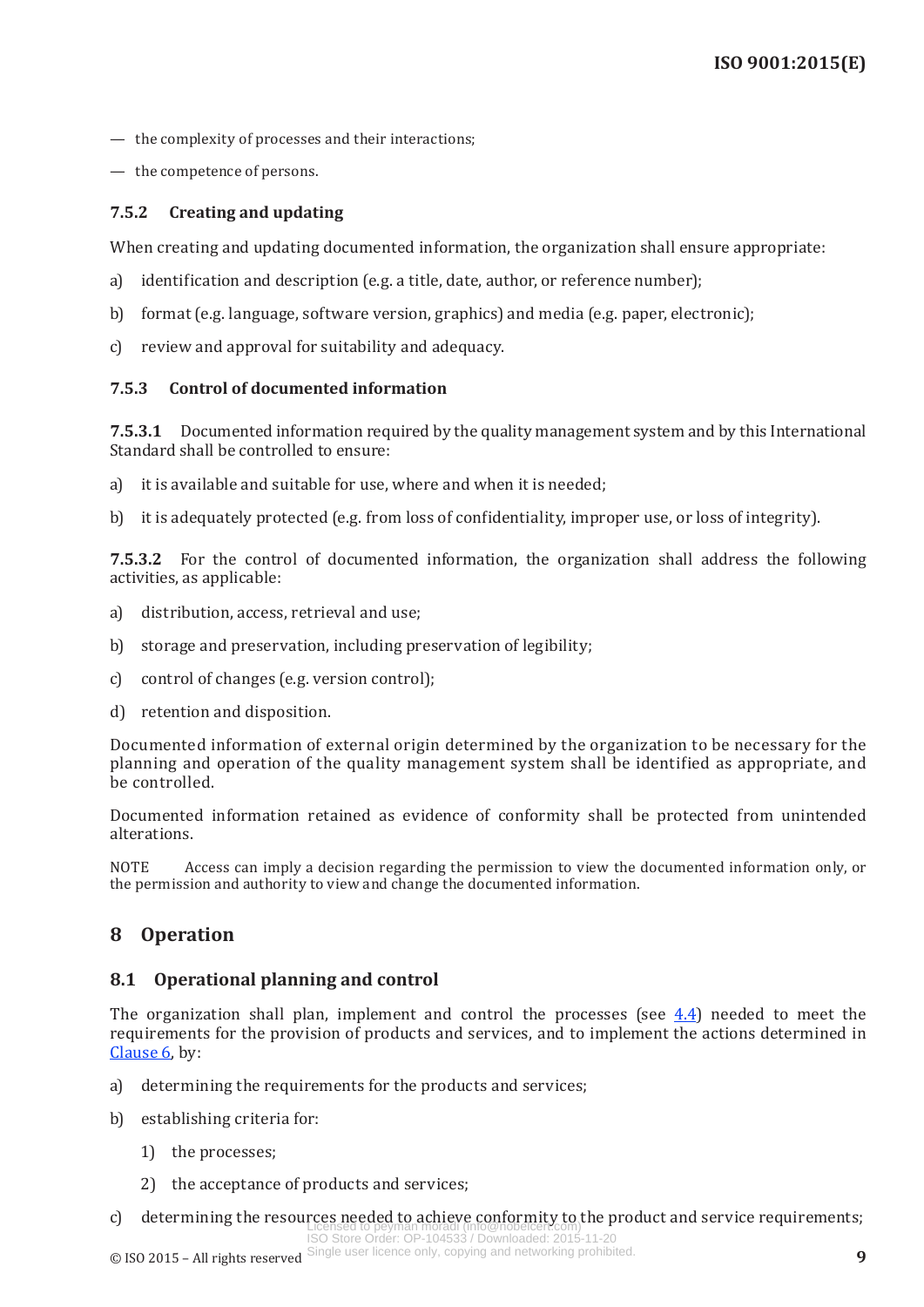- <span id="page-19-0"></span>d) implementing control of the processes in accordance with the criteria;
- e) determining, maintaining and retaining documented information to the extent necessary:
	- 1) to have confidence that the processes have been carried out as planned;
	- 2) to demonstrate the conformity of products and services to their requirements.

The output of this planning shall be suitable for the organization's operations.

The organization shall control planned changes and review the consequences of unintended changes, taking action to mitigate any adverse effects, as necessary.

The organization shall ensure that outsourced processes are controlled (see [8.4](#page-22-1)).

#### **8.2 Requirements for products and services**

#### <span id="page-19-2"></span>**8.2.1 Customer communication**

Communication with customers shall include:

- a) providing information relating to products and services;
- b) handling enquiries, contracts or orders, including changes;
- c) obtaining customer feedback relating to products and services, including customer complaints;
- d) handling or controlling customer property;
- e) establishing specific requirements for contingency actions, when relevant.

#### <span id="page-19-1"></span>**8.2.2 Determining the requirements for products and services**

When determining the requirements for the products and services to be offered to customers, the organization shall ensure that:

- a) the requirements for the products and services are defined, including:
	- 1) any applicable statutory and regulatory requirements;
	- 2) those considered necessary by the organization;
- b) the organization can meet the claims for the products and services it offers.

#### **8.2.3 Review of the requirements for products and services**

**8.2.3.1** The organization shall ensure that it has the ability to meet the requirements for products and services to be offered to customers. The organization shall conduct a review before committing to supply products and services to a customer, to include:

- a) requirements specified by the customer, including the requirements for delivery and postdelivery activities;
- b) requirements not stated by the customer, but necessary for the specified or intended use, when known;
- c) requirements specified by the organization;
- d) statutory and regulatory requirements applicable to the products and services;
- e) contract or order requirements differing from those previously expressed.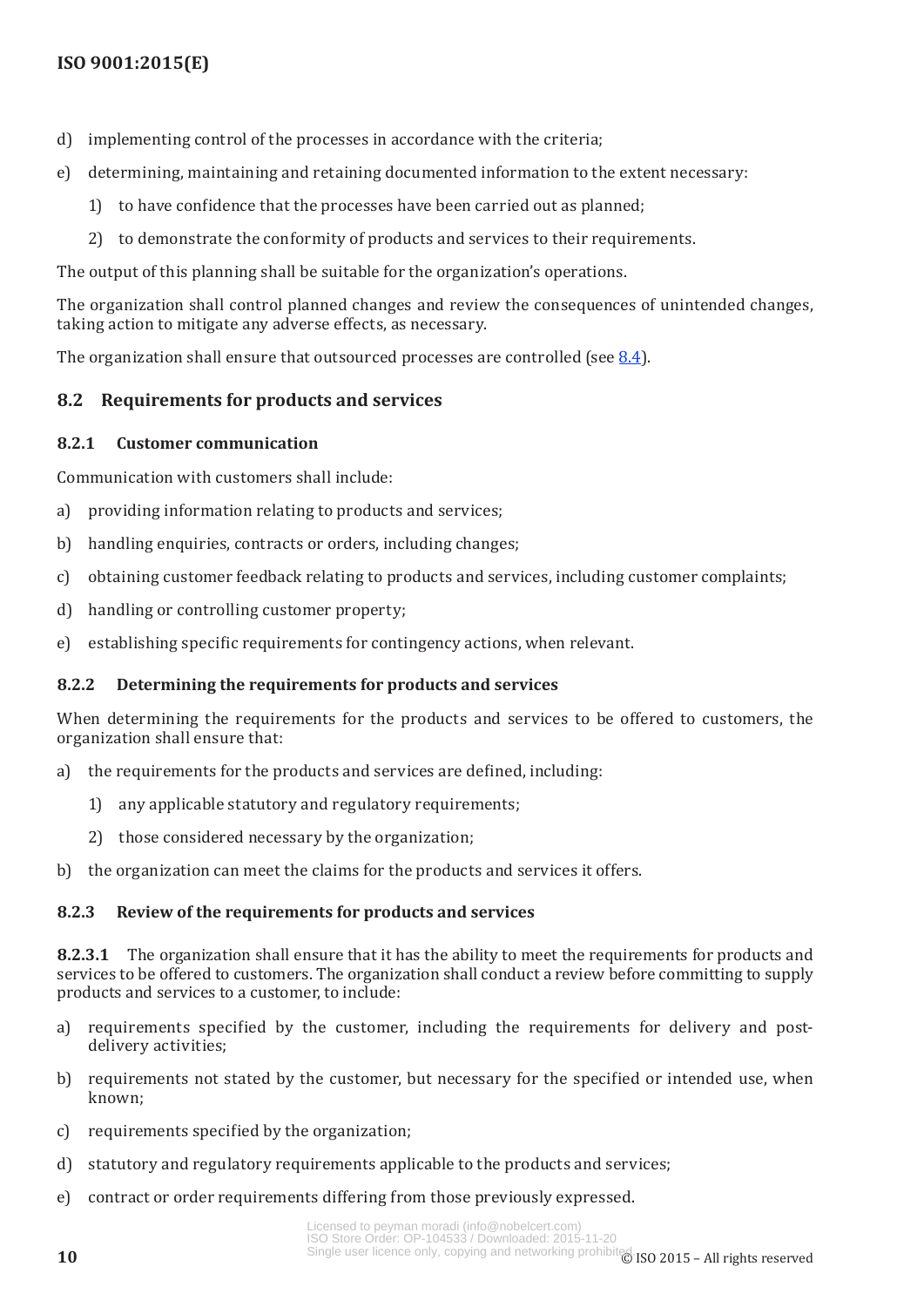<span id="page-20-0"></span>The organization shall ensure that contract or order requirements differing from those previously defined are resolved.

The customer's requirements shall be confirmed by the organization before acceptance, when the customer does not provide a documented statement of their requirements.

NOTE In some situations, such as internet sales, a formal review is impractical for each order. Instead, the review can cover relevant product information, such as catalogues.

**8.2.3.2** The organization shall retain documented information, as applicable:

- a) on the results of the review;
- b) on any new requirements for the products and services.

#### **8.2.4 Changes to requirements for products and services**

The organization shall ensure that relevant documented information is amended, and that relevant persons are made aware of the changed requirements, when the requirements for products and services are changed.

#### **8.3 Design and development of products and services**

#### **8.3.1 General**

The organization shall establish, implement and maintain a design and development process that is appropriate to ensure the subsequent provision of products and services.

#### **8.3.2 Design and development planning**

In determining the stages and controls for design and development, the organization shall consider:

- a) the nature, duration and complexity of the design and development activities;
- b) the required process stages, including applicable design and development reviews;
- c) the required design and development verification and validation activities;
- d) the responsibilities and authorities involved in the design and development process;
- e) the internal and external resource needs for the design and development of products and services;
- f) the need to control interfaces between persons involved in the design and development process;
- g) the need for involvement of customers and users in the design and development process;
- h) the requirements for subsequent provision of products and services;
- i) the level of control expected for the design and development process by customers and other relevant interested parties;
- j) the documented information needed to demonstrate that design and development requirements have been met.

#### **8.3.3 Design and development inputs**

The organization shall determine the requirements essential for the specific types of products and services to be designed and developed. The organization shall consider:

a) functional and performance requirements;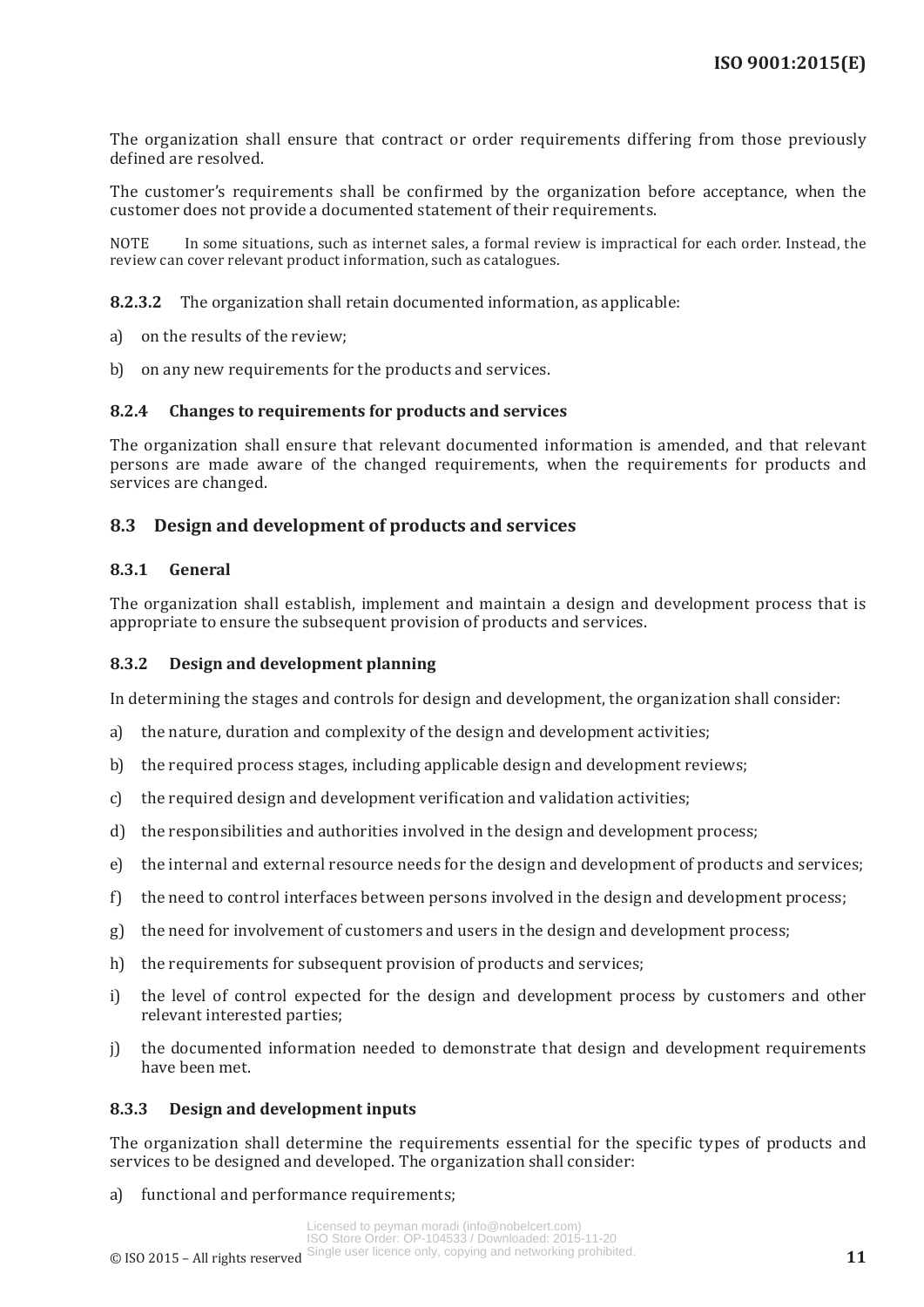### <span id="page-21-0"></span>**ISO 9001:2015(E)**

- b) information derived from previous similar design and development activities;
- c) statutory and regulatory requirements;
- d) standards or codes of practice that the organization has committed to implement;
- e) potential consequences of failure due to the nature of the products and services.

Inputs shall be adequate for design and development purposes, complete and unambiguous.

Conflicting design and development inputs shall be resolved.

The organization shall retain documented information on design and development inputs.

#### **8.3.4 Design and development controls**

The organization shall apply controls to the design and development process to ensure that:

- a) the results to be achieved are defined;
- b) reviews are conducted to evaluate the ability of the results of design and development to meet requirements;
- c) verification activities are conducted to ensure that the design and development outputs meet the input requirements;
- d) validation activities are conducted to ensure that the resulting products and services meet the requirements for the specified application or intended use;
- e) any necessary actions are taken on problems determined during the reviews, or verification and validation activities;
- f) documented information of these activities is retained.

NOTE Design and development reviews, verification and validation have distinct purposes. They can be conducted separately or in any combination, as is suitable for the products and services of the organization.

#### **8.3.5 Design and development outputs**

The organization shall ensure that design and development outputs:

- a) meet the input requirements:
- b) are adequate for the subsequent processes for the provision of products and services;
- c) include or reference monitoring and measuring requirements, as appropriate, and acceptance criteria;
- d) specify the characteristics of the products and services that are essential for their intended purpose and their safe and proper provision.

The organization shall retain documented information on design and development outputs.

#### **8.3.6 Design and development changes**

The organization shall identify, review and control changes made during, or subsequent to, the design and development of products and services, to the extent necessary to ensure that there is no adverse impact on conformity to requirements.

The organization shall retain documented information on:

- a) design and development changes;
- b) the results of reviews;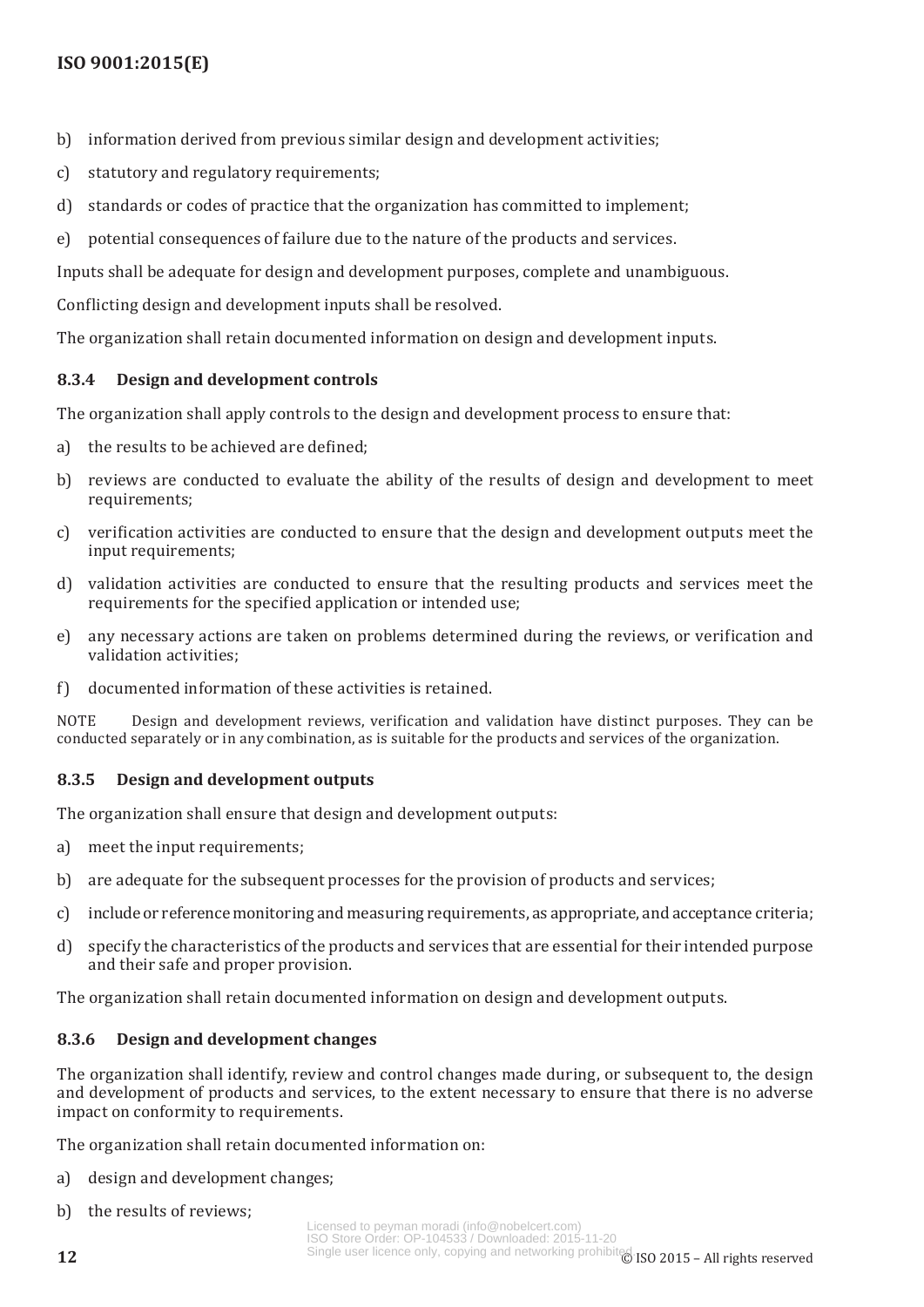- <span id="page-22-0"></span>c) the authorization of the changes;
- d) the actions taken to prevent adverse impacts.

#### <span id="page-22-1"></span>**8.4 Control of externally provided processes, products and services**

#### **8.4.1 General**

The organization shall ensure that externally provided processes, products and services conform to requirements.

The organization shall determine the controls to be applied to externally provided processes, products and services when:

- a) products and services from external providers are intended for incorporation into the organization's own products and services;
- b) products and services are provided directly to the customer(s) by external providers on behalf of the organization;
- c) a process, or part of a process, is provided by an external provider as a result of a decision by the organization.

The organization shall determine and apply criteria for the evaluation, selection, monitoring of performance, and re-evaluation of external providers, based on their ability to provide processes or products and services in accordance with requirements. The organization shall retain documented information of these activities and any necessary actions arising from the evaluations.

#### **8.4.2 Type and extent of control**

The organization shall ensure that externally provided processes, products and services do not adversely affect the organization's ability to consistently deliver conforming products and services to its customers.

The organization shall:

- a) ensure that externally provided processes remain within the control of its quality management system;
- b) define both the controls that it intends to apply to an external provider and those it intends to apply to the resulting output;
- c) take into consideration:
	- 1) the potential impact of the externally provided processes, products and services on the organization's ability to consistently meet customer and applicable statutory and regulatory requirements;
	- 2) the effectiveness of the controls applied by the external provider;
- d) determine the verification, or other activities, necessary to ensure that the externally provided processes, products and services meet requirements.

#### **8.4.3 Information for external providers**

The organization shall ensure the adequacy of requirements prior to their communication to the external provider.

The organization shall communicate to external providers its requirements for:

a) the processes, products and services to be provided;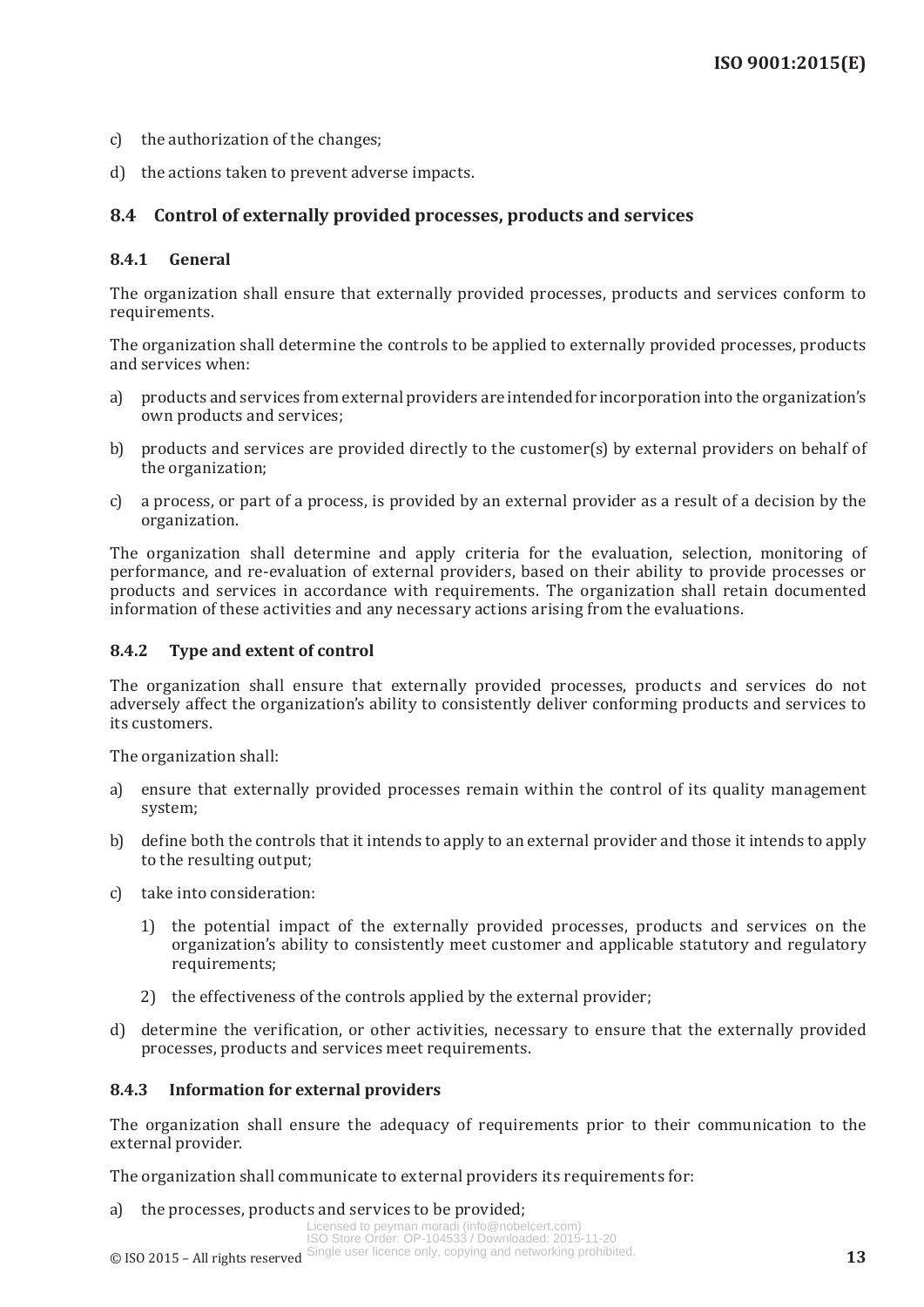## <span id="page-23-0"></span>**ISO 9001:2015(E)**

- b) the approval of:
	- 1) products and services;
	- 2) methods, processes and equipment;
	- 3) the release of products and services;
- c) competence, including any required qualification of persons;
- d) the external providers' interactions with the organization;
- e) control and monitoring of the external providers' performance to be applied by the organization;
- f) verification or validation activities that the organization, or its customer, intends to perform at the external providers' premises.

#### **8.5 Production and service provision**

#### <span id="page-23-1"></span>**8.5.1 Control of production and service provision**

The organization shall implement production and service provision under controlled conditions.

Controlled conditions shall include, as applicable:

- a) the availability of documented information that defines:
	- 1) the characteristics of the products to be produced, the services to be provided, or the activities to be performed;
	- 2) the results to be achieved;
- b) the availability and use of suitable monitoring and measuring resources;
- c) the implementation of monitoring and measurement activities at appropriate stages to verify that criteria for control of processes or outputs, and acceptance criteria for products and services, have been met;
- d) the use of suitable infrastructure and environment for the operation of processes;
- e) the appointment of competent persons, including any required qualification;
- f) the validation, and periodic revalidation, of the ability to achieve planned results of the processes for production and service provision, where the resulting output cannot be verified by subsequent monitoring or measurement;
- g) the implementation of actions to prevent human error;
- h) the implementation of release, delivery and post-delivery activities.

#### <span id="page-23-2"></span>**8.5.2 Identification and traceability**

The organization shall use suitable means to identify outputs when it is necessary to ensure the conformity of products and services.

The organization shall identify the status of outputs with respect to monitoring and measurement requirements throughout production and service provision.

The organization shall control the unique identification of the outputs when traceability is a requirement, and shall retain the documented information necessary to enable traceability.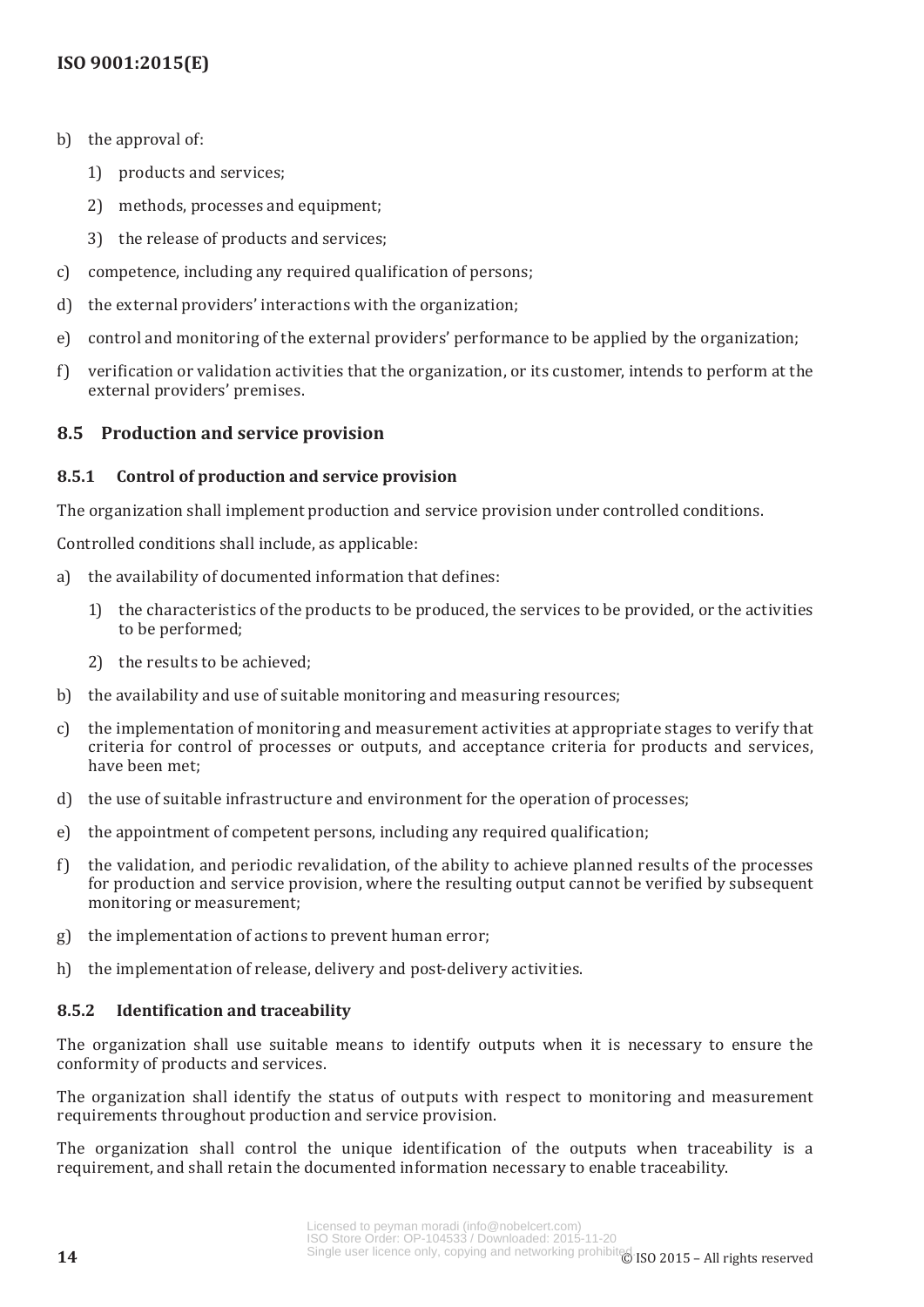#### <span id="page-24-0"></span>**8.5.3 Property belonging to customers or external providers**

The organization shall exercise care with property belonging to customers or external providers while it is under the organization's control or being used by the organization.

The organization shall identify, verify, protect and safeguard customers' or external providers' property provided for use or incorporation into the products and services.

When the property of a customer or external provider is lost, damaged or otherwise found to be unsuitable for use, the organization shall report this to the customer or external provider and retain documented information on what has occurred.

NOTE A customer's or external provider's property can include materials, components, tools and equipment, premises, intellectual property and personal data.

#### **8.5.4 Preservation**

The organization shall preserve the outputs during production and service provision, to the extent necessary to ensure conformity to requirements.

NOTE Preservation can include identification, handling, contamination control, packaging, storage, transmission or transportation, and protection.

#### **8.5.5 Post-delivery activities**

The organization shall meet requirements for post-delivery activities associated with the products and services.

In determining the extent of post-delivery activities that are required, the organization shall consider:

- a) statutory and regulatory requirements;
- b) the potential undesired consequences associated with its products and services;
- c) the nature, use and intended lifetime of its products and services;
- d) customer requirements;
- e) customer feedback.

NOTE Post-delivery activities can include actions under warranty provisions, contractual obligations such as maintenance services, and supplementary services such as recycling or final disposal.

#### **8.5.6 Control of changes**

The organization shall review and control changes for production or service provision, to the extent necessary to ensure continuing conformity with requirements.

The organization shall retain documented information describing the results of the review of changes, the person(s) authorizing the change, and any necessary actions arising from the review.

#### **8.6 Release of products and services**

The organization shall implement planned arrangements, at appropriate stages, to verify that the product and service requirements have been met.

The release of products and services to the customer shall not proceed until the planned arrangements have been satisfactorily completed, unless otherwise approved by a relevant authority and, as applicable, by the customer.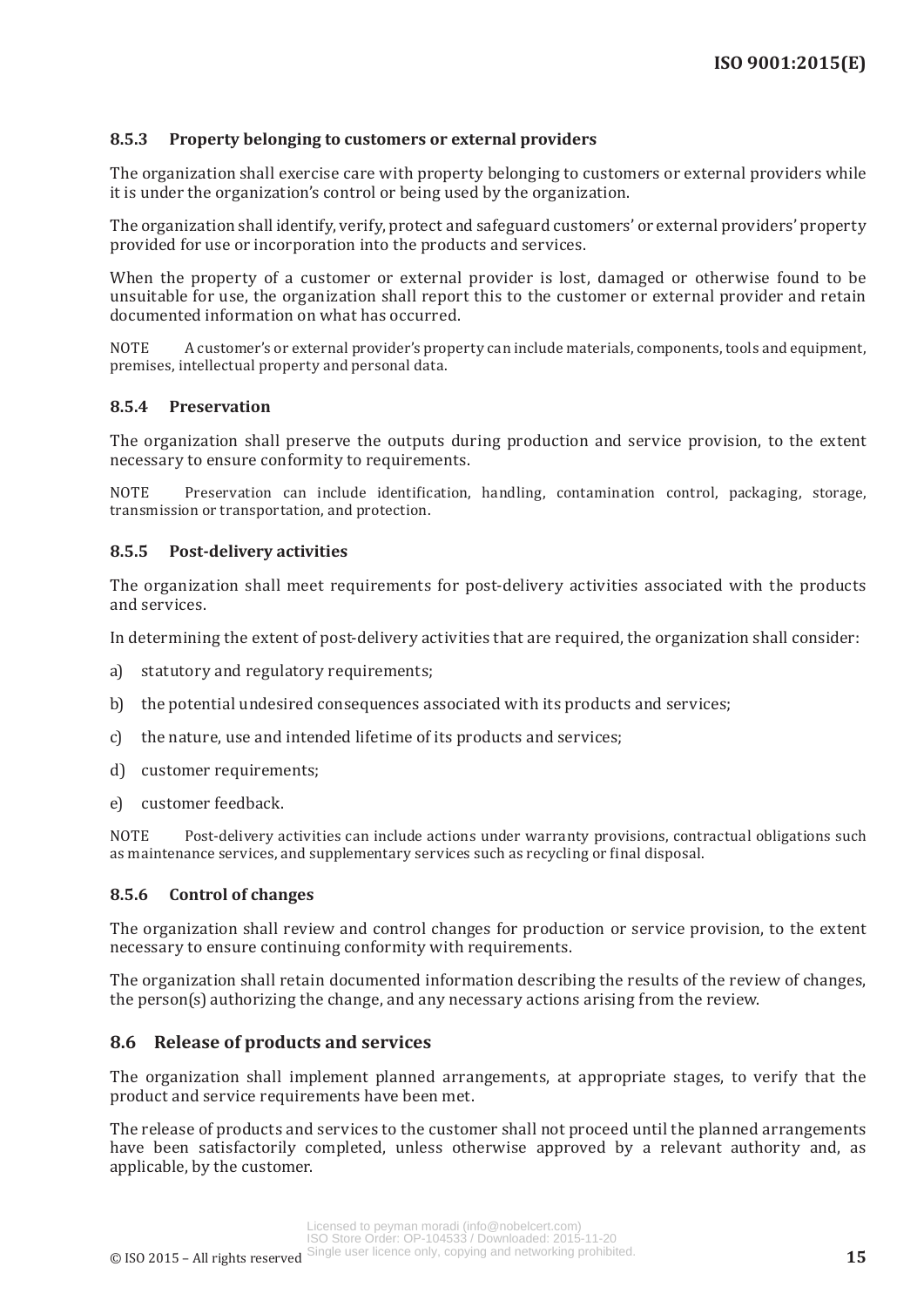<span id="page-25-0"></span>The organization shall retain documented information on the release of products and services. The documented information shall include:

- a) evidence of conformity with the acceptance criteria;
- b) traceability to the person(s) authorizing the release.

#### **8.7 Control of nonconforming outputs**

**8.7.1** The organization shall ensure that outputs that do not conform to their requirements are identified and controlled to prevent their unintended use or delivery.

The organization shall take appropriate action based on the nature of the nonconformity and its effect on the conformity of products and services. This shall also apply to nonconforming products and services detected after delivery of products, during or after the provision of services.

The organization shall deal with nonconforming outputs in one or more of the following ways:

- a) correction;
- b) segregation, containment, return or suspension of provision of products and services;
- c) informing the customer;
- d) obtaining authorization for acceptance under concession.

Conformity to the requirements shall be verified when nonconforming outputs are corrected.

- **8.7.2** The organization shall retain documented information that:
- a) describes the nonconformity;
- b) describes the actions taken;
- c) describes any concessions obtained;
- d) identifies the authority deciding the action in respect of the nonconformity.

### **9 Performance evaluation**

#### <span id="page-25-1"></span>**9.1 Monitoring, measurement, analysis and evaluation**

#### **9.1.1 General**

The organization shall determine:

- a) what needs to be monitored and measured;
- b) the methods for monitoring, measurement, analysis and evaluation needed to ensure valid results;
- c) when the monitoring and measuring shall be performed;
- d) when the results from monitoring and measurement shall be analysed and evaluated.

The organization shall evaluate the performance and the effectiveness of the quality management system.

The organization shall retain appropriate documented information as evidence of the results.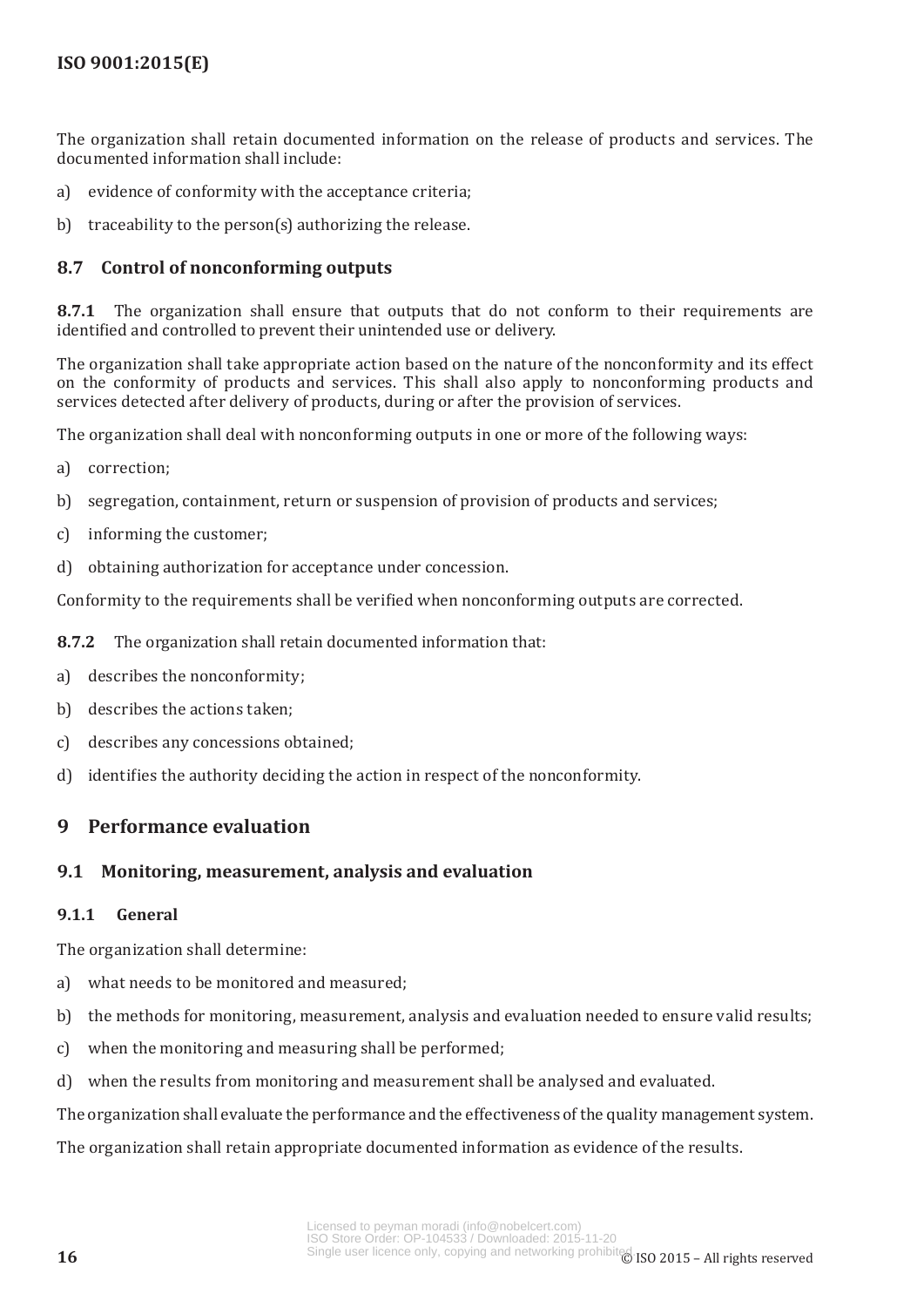#### <span id="page-26-1"></span><span id="page-26-0"></span>**9.1.2 Customer satisfaction**

The organization shall monitor customers' perceptions of the degree to which their needs and expectations have been fulfilled. The organization shall determine the methods for obtaining, monitoring and reviewing this information.

NOTE Examples of monitoring customer perceptions can include customer surveys, customer feedback on delivered products and services, meetings with customers, market-share analysis, compliments, warranty claims and dealer reports.

#### <span id="page-26-2"></span>**9.1.3 Analysis and evaluation**

The organization shall analyse and evaluate appropriate data and information arising from monitoring and measurement.

The results of analysis shall be used to evaluate:

- a) conformity of products and services;
- b) the degree of customer satisfaction;
- c) the performance and effectiveness of the quality management system;
- d) if planning has been implemented effectively;
- e) the effectiveness of actions taken to address risks and opportunities;
- f) the performance of external providers;
- g) the need for improvements to the quality management system.

NOTE Methods to analyse data can include statistical techniques.

#### <span id="page-26-3"></span>**9.2 Internal audit**

**9.2.1** The organization shall conduct internal audits at planned intervals to provide information on whether the quality management system:

- a) conforms to:
	- 1) the organization's own requirements for its quality management system;
	- 2) the requirements of this International Standard;
- b) is effectively implemented and maintained.
- **9.2.2** The organization shall:
- a) plan, establish, implement and maintain an audit programme(s) including the frequency, methods, responsibilities, planning requirements and reporting, which shall take into consideration the importance of the processes concerned, changes affecting the organization, and the results of previous audits;
- b) define the audit criteria and scope for each audit;
- c) select auditors and conduct audits to ensure objectivity and the impartiality of the audit process;
- d) ensure that the results of the audits are reported to relevant management;
- e) take appropriate correction and corrective actions without undue delay;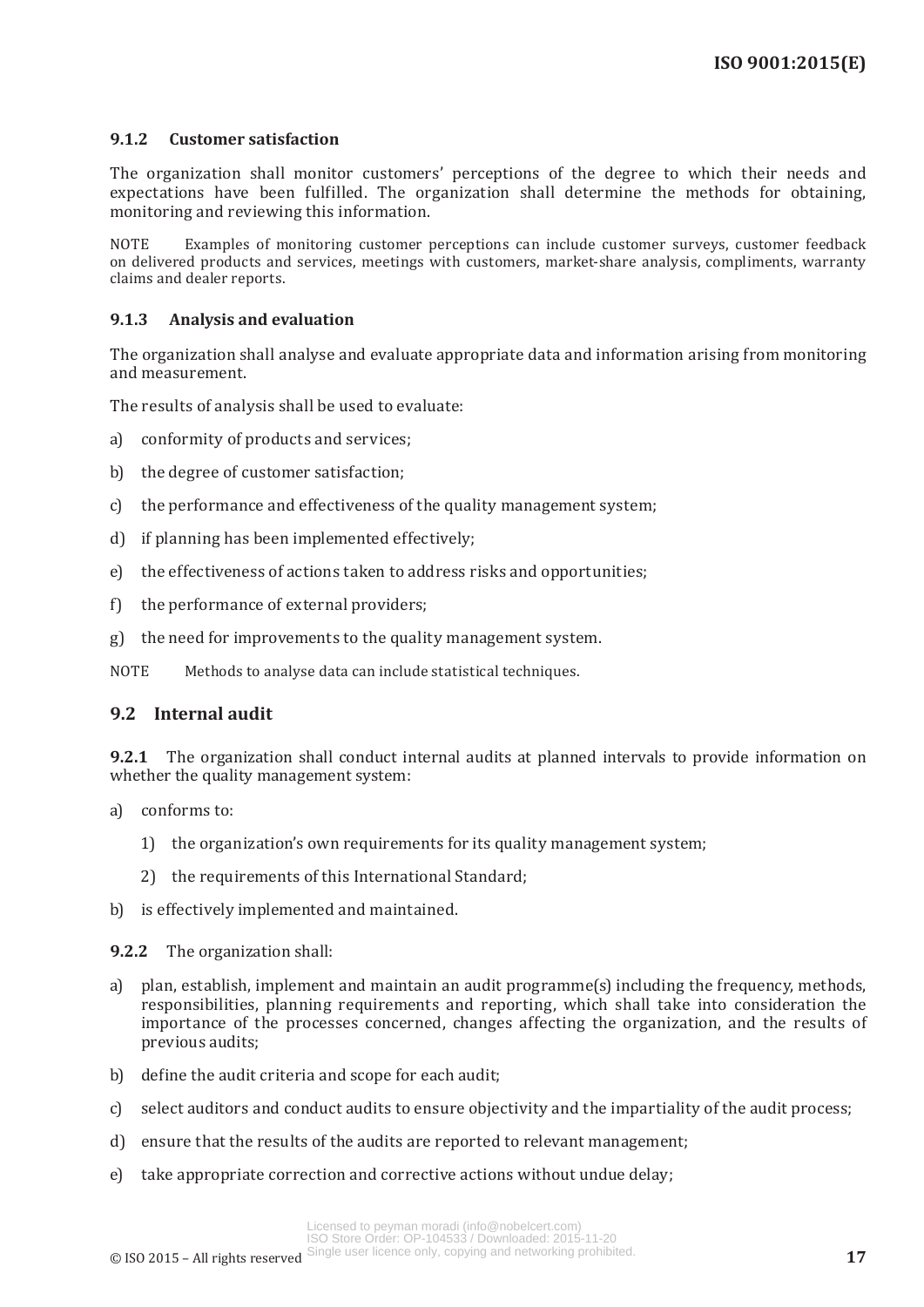- <span id="page-27-0"></span>f) retain documented information as evidence of the implementation of the audit programme and the audit results.
- NOTE See ISO 19011 for guidance.

#### **9.3 Management review**

#### **9.3.1 General**

Top management shall review the organization's quality management system, at planned intervals, to ensure its continuing suitability, adequacy, effectiveness and alignment with the strategic direction of the organization.

#### **9.3.2 Management review inputs**

The management review shall be planned and carried out taking into consideration:

- a) the status of actions from previous management reviews;
- b) changes in external and internal issues that are relevant to the quality management system;
- c) information on the performance and effectiveness of the quality management system, including trends in:
	- 1) customer satisfaction and feedback from relevant interested parties;
	- 2) the extent to which quality objectives have been met;
	- 3) process performance and conformity of products and services;
	- 4) nonconformities and corrective actions;
	- 5) monitoring and measurement results;
	- 6) audit results;
	- 7) the performance of external providers;
- d) the adequacy of resources;
- e) the effectiveness of actions taken to address risks and opportunities (see [6.1](#page-13-1));
- f) opportunities for improvement.

#### **9.3.3 Management review outputs**

The outputs of the management review shall include decisions and actions related to:

- a) opportunities for improvement;
- b) any need for changes to the quality management system;
- c) resource needs.

The organization shall retain documented information as evidence of the results of management reviews.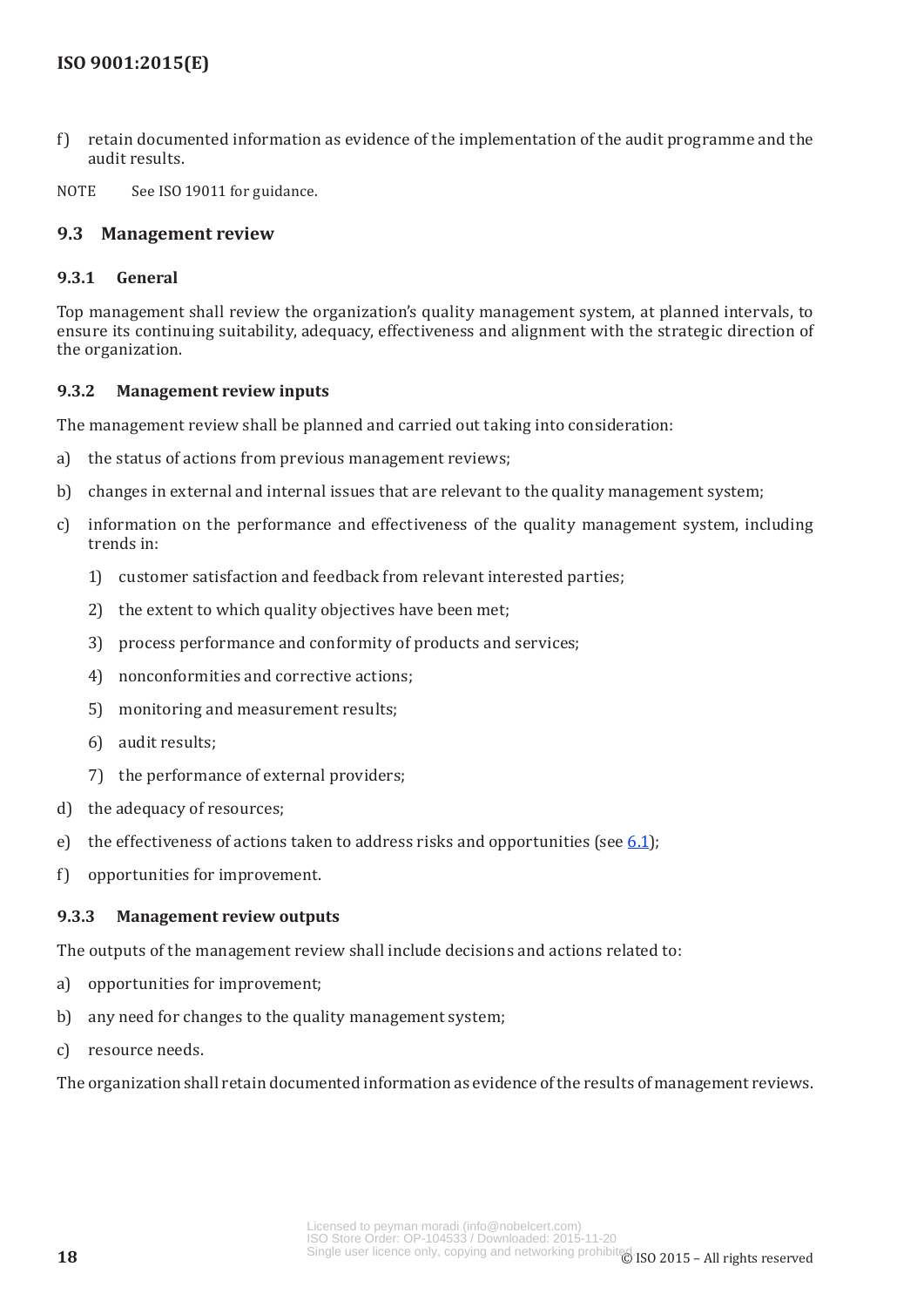## <span id="page-28-1"></span><span id="page-28-0"></span>**10 Improvement**

#### <span id="page-28-2"></span>**10.1 General**

The organization shall determine and select opportunities for improvement and implement any necessary actions to meet customer requirements and enhance customer satisfaction.

These shall include:

- a) improving products and services to meet requirements as well as to address future needs and expectations;
- b) correcting, preventing or reducing undesired effects;
- c) improving the performance and effectiveness of the quality management system.

NOTE Examples of improvement can include correction, corrective action, continual improvement, breakthrough change, innovation and re-organization.

#### <span id="page-28-4"></span>**10.2 Nonconformity and corrective action**

<span id="page-28-3"></span>**10.2.1** When a nonconformity occurs, including any arising from complaints, the organization shall:

- a) react to the nonconformity and, as applicable:
	- 1) take action to control and correct it;
	- 2) deal with the consequences;
- b) evaluate the need for action to eliminate the cause(s) of the nonconformity, in order that it does not recur or occur elsewhere, by:
	- 1) reviewing and analysing the nonconformity;
	- 2) determining the causes of the nonconformity;
	- 3) determining if similar nonconformities exist, or could potentially occur;
- c) implement any action needed;
- d) review the effectiveness of any corrective action taken;
- e) update risks and opportunities determined during planning, if necessary;
- f) make changes to the quality management system, if necessary.

Corrective actions shall be appropriate to the effects of the nonconformities encountered.

**10.2.2** The organization shall retain documented information as evidence of:

- a) the nature of the nonconformities and any subsequent actions taken;
- b) the results of any corrective action.

#### **10.3 Continual improvement**

The organization shall continually improve the suitability, adequacy and effectiveness of the quality management system.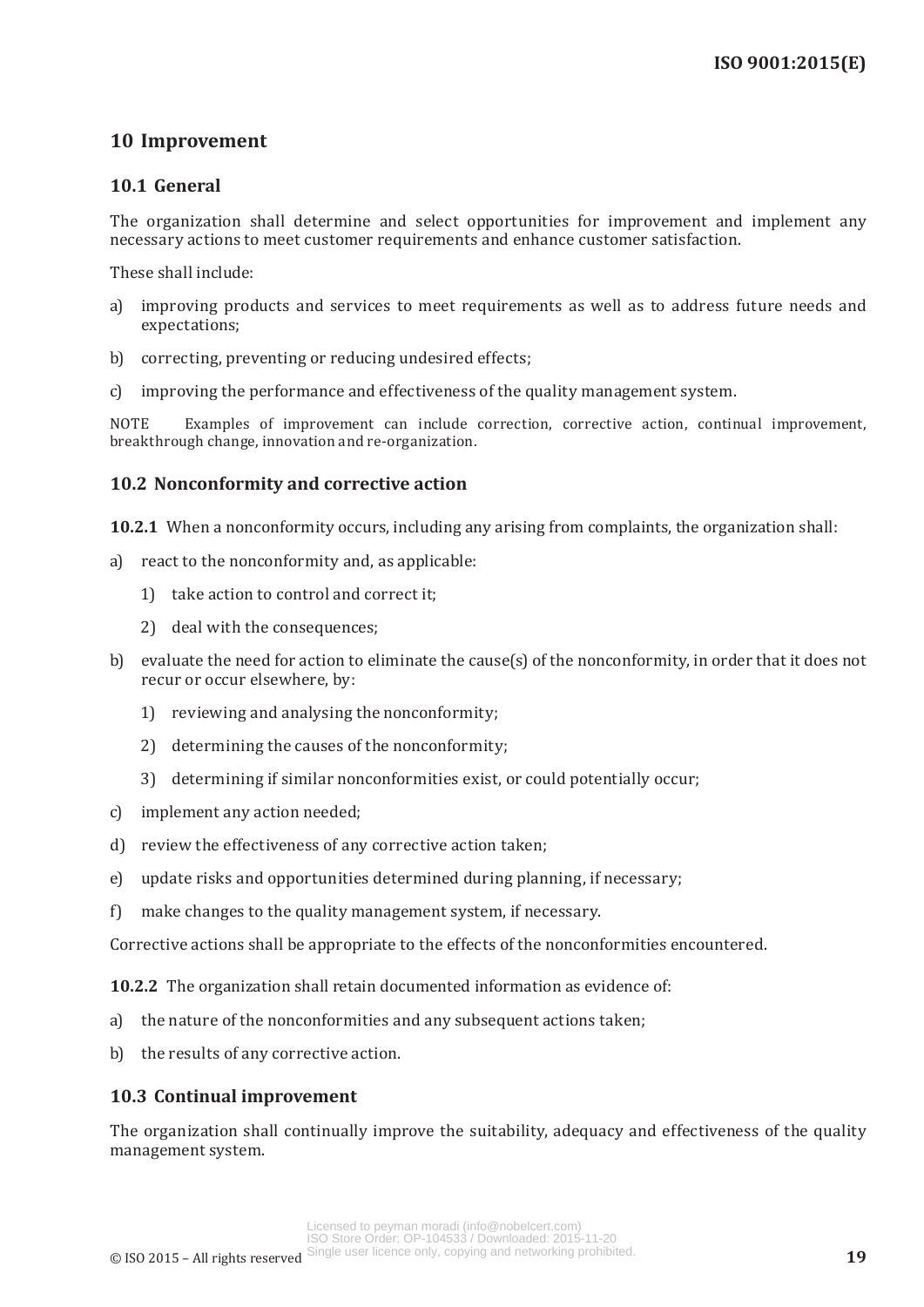The organization shall consider the results of analysis and evaluation, and the outputs from management review, to determine if there are needs or opportunities that shall be addressed as part of continual improvement.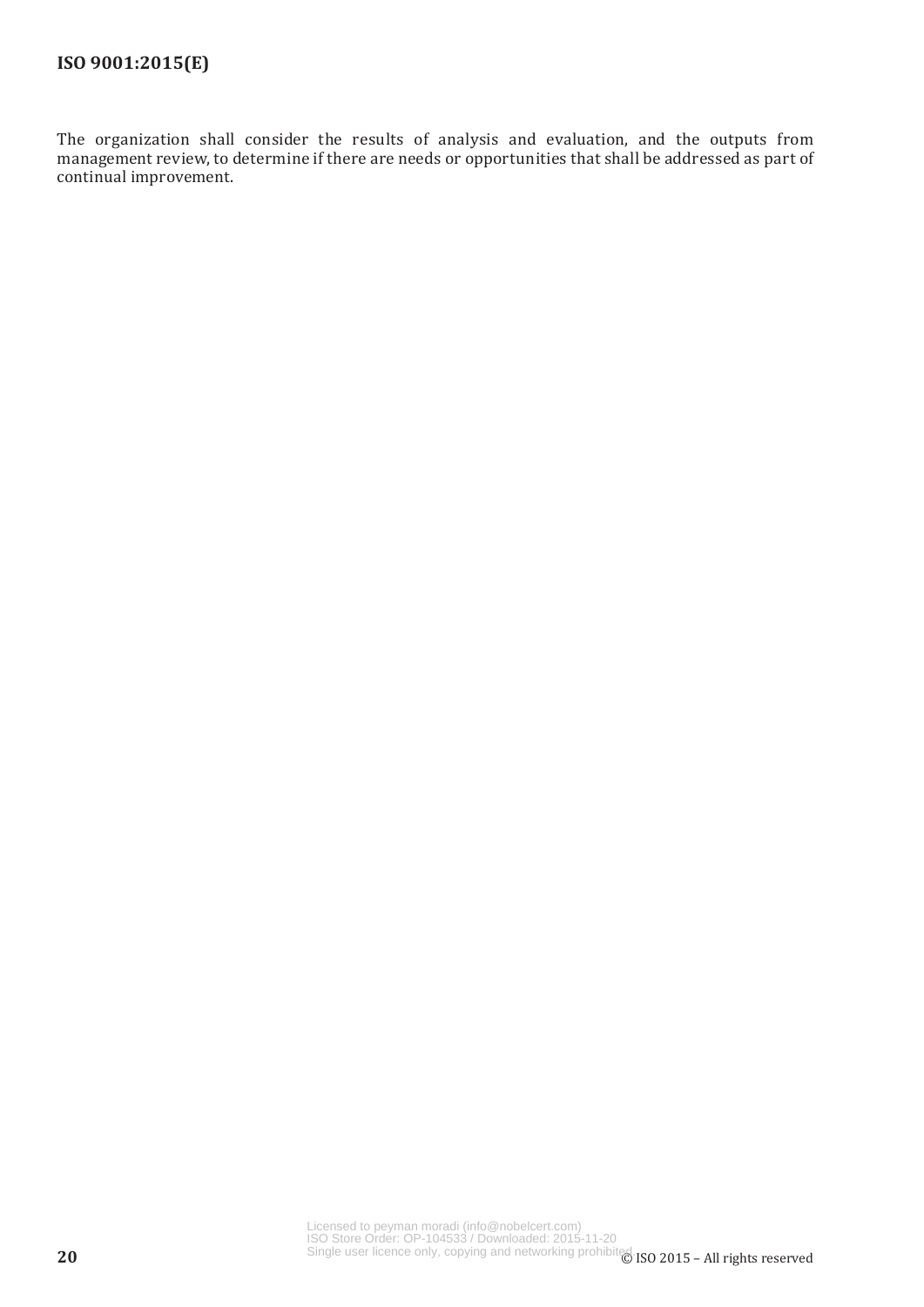## **Annex A** (informative)

## <span id="page-30-0"></span>**Clarification of new structure, terminology and concepts**

## <span id="page-30-1"></span>**A.1 Structure and terminology**

The clause structure (i.e. clause sequence) and some of the terminology of this edition of this International Standard, in comparison with the previous edition (ISO 9001:2008), have been changed to improve alignment with other management systems standards.

There is no requirement in this International Standard for its structure and terminology to be applied to the documented information of an organization's quality management system.

The structure of clauses is intended to provide a coherent presentation of requirements, rather than a model for documenting an organization's policies, objectives and processes. The structure and content of documented information related to a quality management system can often be more relevant to its users if it relates to both the processes operated by the organization and information maintained for other purposes.

There is no requirement for the terms used by an organization to be replaced by the terms used in this International Standard to specify quality management system requirements. Organizations can choose to use terms which suit their operations (e.g. using "records", "documentation" or "protocols" rather than "documented information"; or "supplier", "partner" or "vendor" rather than "external provider"). [Table](#page-30-2) A.1 shows the major differences in terminology between this edition of this International Standard and the previous edition.

| ISO 9001:2008                                                                                 | ISO 9001:2015                                                                                                              |
|-----------------------------------------------------------------------------------------------|----------------------------------------------------------------------------------------------------------------------------|
| Products                                                                                      | Products and services                                                                                                      |
| Exclusions                                                                                    | Not used                                                                                                                   |
|                                                                                               | (See Clause A.5 for clarification of applicability)                                                                        |
| Management representative                                                                     | Not used                                                                                                                   |
|                                                                                               | (Similar responsibilities and authorities are assigned)<br>but no requirement for a single management repre-<br>sentative) |
| Documentation, quality manual, documented pro-<br> Documented information<br>cedures, records |                                                                                                                            |
| Work environment                                                                              | Environment for the operation of processes                                                                                 |
| Monitoring and measuring equipment                                                            | Monitoring and measuring resources                                                                                         |
| Purchased product                                                                             | Externally provided products and services                                                                                  |
| Supplier                                                                                      | External provider                                                                                                          |

<span id="page-30-2"></span>**Table A.1 — Major differences in terminology between ISO 9001:2008 and ISO 9001:2015**

## **A.2 Products and services**

ISO 9001:2008 used the term "product" to include all output categories. This edition of this International Standard uses "products and services". "Products and services" include all output categories (hardware, services, software and processed materials).

 Licensed to peyman moradi (info@nobelcert.com) ISO Store Order: OP-104533 / Downloaded: 2015-11-20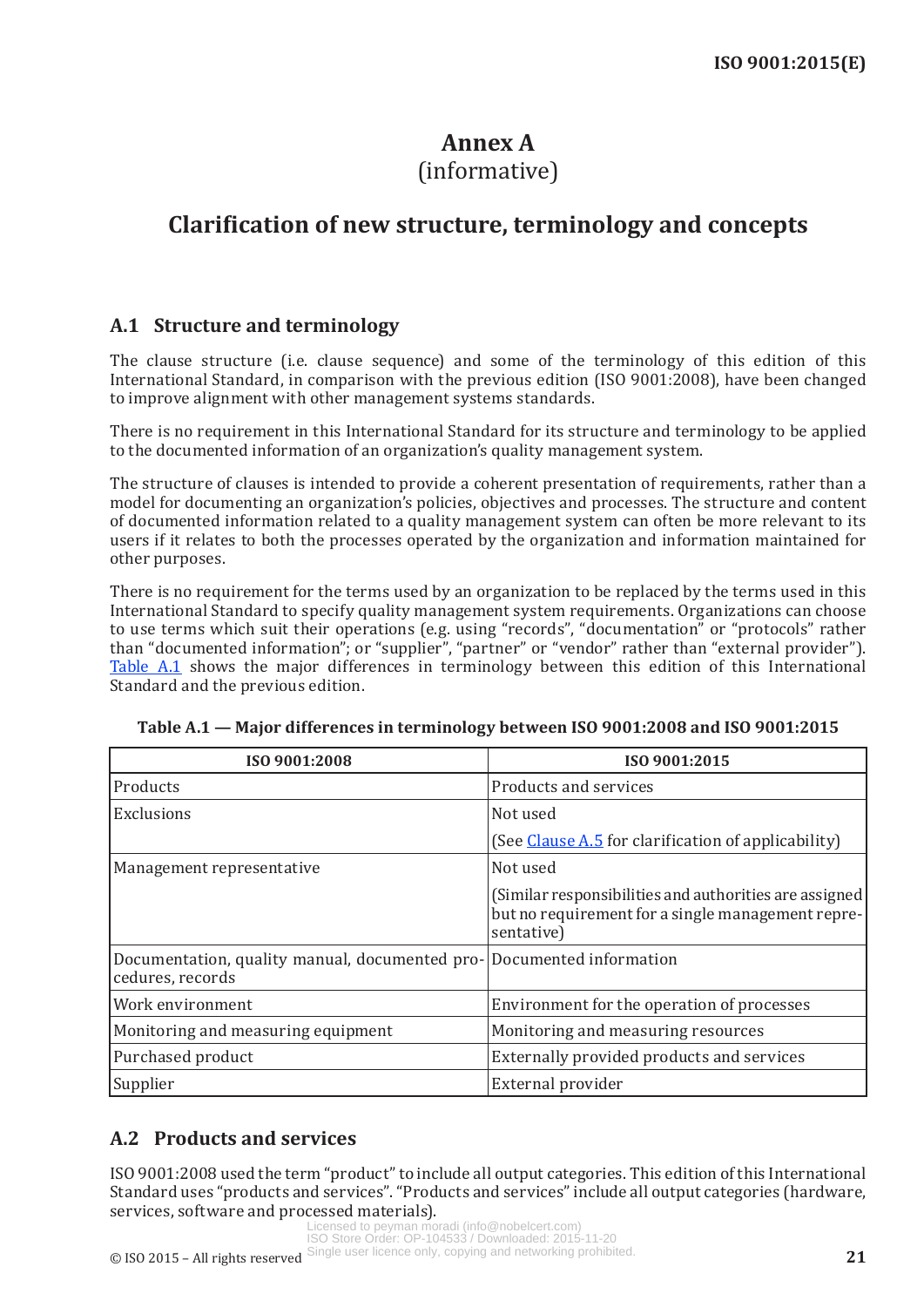The specific inclusion of "services" is intended to highlight the differences between products and services in the application of some requirements. The characteristic of services is that at least part of the output is realized at the interface with the customer. This means, for example, that conformity to requirements cannot necessarily be confirmed before service delivery.

In most cases, products and services are used together. Most outputs that organizations provide to customers, or are supplied to them by external providers, include both products and services. For example, a tangible or intangible product can have some associated service or a service can have some associated tangible or intangible product.

### **A.3 Understanding the needs and expectations of interested parties**

[Subclause 4.2](#page-11-2) specifies requirements for the organization to determine the interested parties that are relevant to the quality management system and the requirements of those interested parties. However, [4.2](#page-11-2) does not imply extension of quality management system requirements beyond the scope of this International Standard. As stated in the scope, this International Standard is applicable where an organization needs to demonstrate its ability to consistently provide products and services that meet customer and applicable statutory and regulatory requirements, and aims to enhance customer satisfaction.

There is no requirement in this International Standard for the organization to consider interested parties where it has decided that those parties are not relevant to its quality management system. It is for the organization to decide if a particular requirement of a relevant interested party is relevant to its quality management system.

## <span id="page-31-0"></span>**A.4 Risk-based thinking**

The concept of risk-based thinking has been implicit in previous editions of this International Standard, e.g. through requirements for planning, review and improvement. This International Standard specifies requirements for the organization to understand its context (see [4.1\)](#page-10-2) and determine risks as a basis for planning (see  $6.1$ ). This represents the application of risk-based thinking to planning and implementing quality management system processes (see  $4.4$ ) and will assist in determining the extent of documented information.

One of the key purposes of a quality management system is to act as a preventive tool. Consequently, this International Standard does not have a separate clause or subclause on preventive action. The concept of preventive action is expressed through the use of risk-based thinking in formulating quality management system requirements.

The risk-based thinking applied in this International Standard has enabled some reduction in prescriptive requirements and their replacement by performance-based requirements. There is greater flexibility than in ISO 9001:2008 in the requirements for processes, documented information and organizational responsibilities.

Although [6.1](#page-13-1) specifies that the organization shall plan actions to address risks, there is no requirement for formal methods for risk management or a documented risk management process. Organizations can decide whether or not to develop a more extensive risk management methodology than is required by this International Standard, e.g. through the application of other guidance or standards.

Not all the processes of a quality management system represent the same level of risk in terms of the organization's ability to meet its objectives, and the effects of uncertainty are not the same for all organizations. Under the requirements of  $6.1$ , the organization is responsible for its application of riskbased thinking and the actions it takes to address risk, including whether or not to retain documented information as evidence of its determination of risks.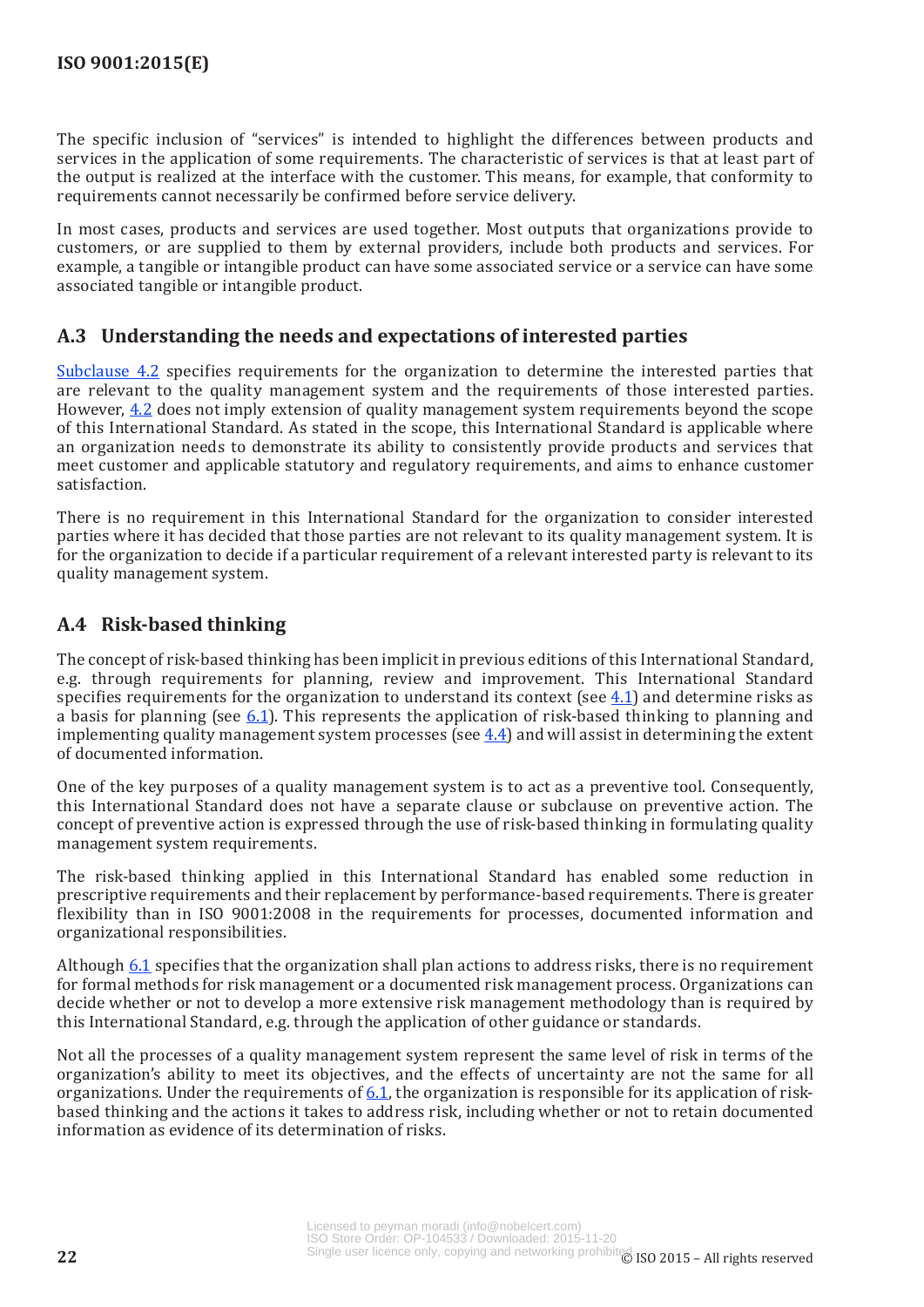## <span id="page-32-0"></span>**A.5 Applicability**

This International Standard does not refer to "exclusions" in relation to the applicability of its requirements to the organization's quality management system. However, an organization can review the applicability of requirements due to the size or complexity of the organization, the management model it adopts, the range of the organization's activities and the nature of the risks and opportunities it encounters.

The requirements for applicability are addressed in  $4.3$ , which defines conditions under which an organization can decide that a requirement cannot be applied to any of the processes within the scope of its quality management system. The organization can only decide that a requirement is not applicable if its decision will not result in failure to achieve conformity of products and services.

### **A.6 Documented information**

As part of the alignment with other management system standards, a common clause on "documented information" has been adopted without significant change or addition (see [7.5](#page-17-1)). Where appropriate, text elsewhere in this International Standard has been aligned with its requirements. Consequently, "documented information" is used for all document requirements.

Where ISO 9001:2008 used specific terminology such as "document" or "documented procedures", "quality manual" or "quality plan", this edition of this International Standard defines requirements to "maintain documented information".

Where ISO 9001:2008 used the term "records" to denote documents needed to provide evidence of conformity with requirements, this is now expressed as a requirement to "retain documented information". The organization is responsible for determining what documented information needs to be retained, the period of time for which it is to be retained and the media to be used for its retention.

A requirement to "maintain" documented information does not exclude the possibility that the organization might also need to "retain" that same documented information for a particular purpose, e.g. to retain previous versions of it.

Where this International Standard refers to "information" rather than "documented information" (e.g. in [4.1:](#page-10-2) "The organization shall monitor and review the information about these external and internal issues"), there is no requirement that this information is to be documented. In such situations, the organization can decide whether or not it is necessary or appropriate to maintain documented information.

## **A.7 Organizational knowledge**

In [7.1.6](#page-16-1), this International Standard addresses the need to determine and manage the knowledge maintained by the organization, to ensure the operation of its processes and that it can achieve conformity of products and services.

Requirements regarding organizational knowledge were introduced for the purpose of:

- a) safeguarding the organization from loss of knowledge, e.g.
	- through staff turnover;
	- failure to capture and share information;
- b) encouraging the organization to acquire knowledge, e.g.
	- learning from experience;
	- mentoring;
	- benchmarking.

 Licensed to peyman moradi (info@nobelcert.com) ISO Store Order: OP-104533 / Downloaded: 2015-11-20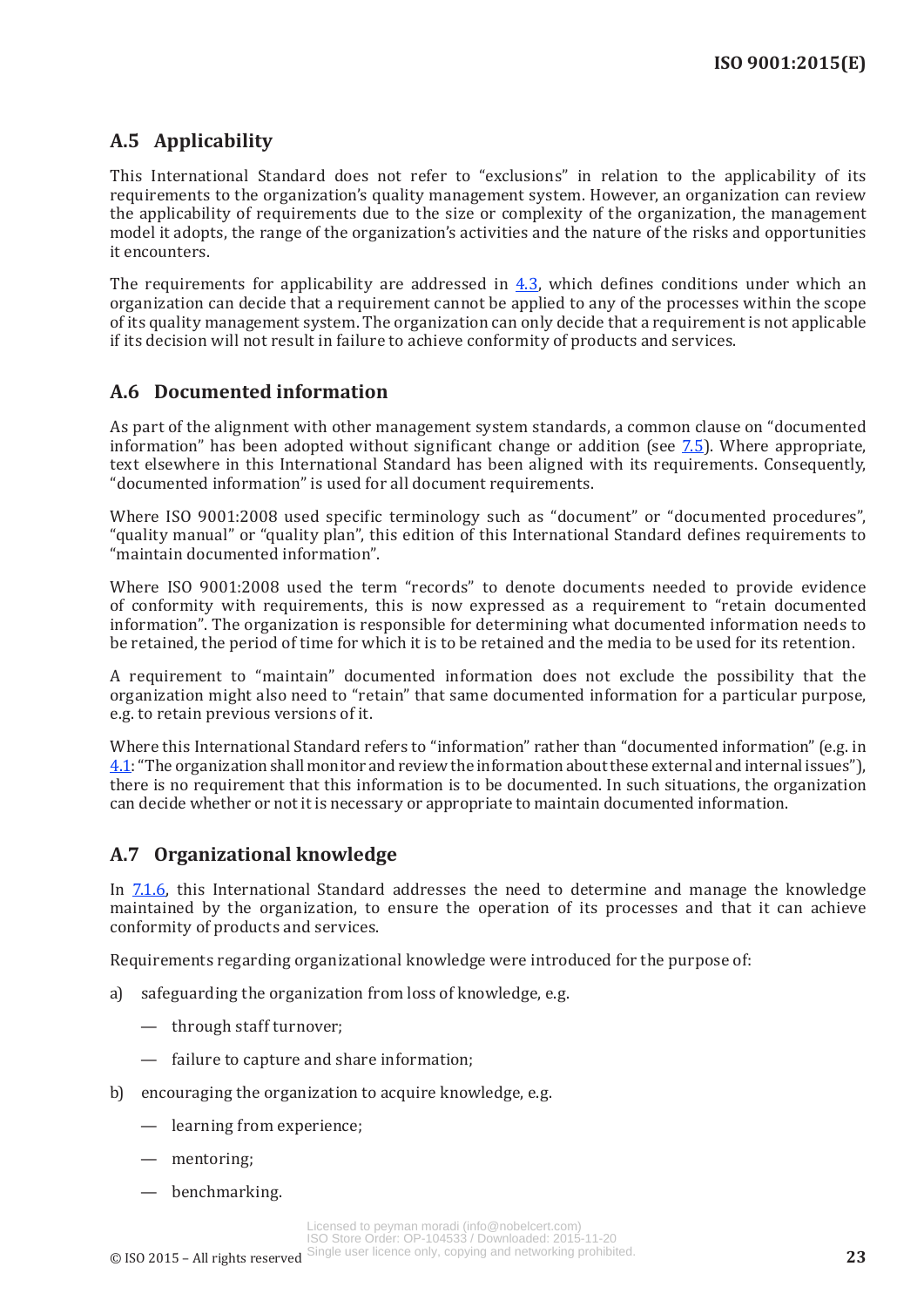## **A.8 Control of externally provided processes, products and services**

All forms of externally provided processes, products and services are addressed in  $8.4$ , e.g. whether through:

- a) purchasing from a supplier;
- b) an arrangement with an associate company;
- c) outsourcing processes to an external provider.

Outsourcing always has the essential characteristic of a service, since it will have at least one activity necessarily performed at the interface between the provider and the organization.

The controls required for external provision can vary widely depending on the nature of the processes, products and services. The organization can apply risk-based thinking to determine the type and extent of controls appropriate to particular external providers and externally provided processes, products and services.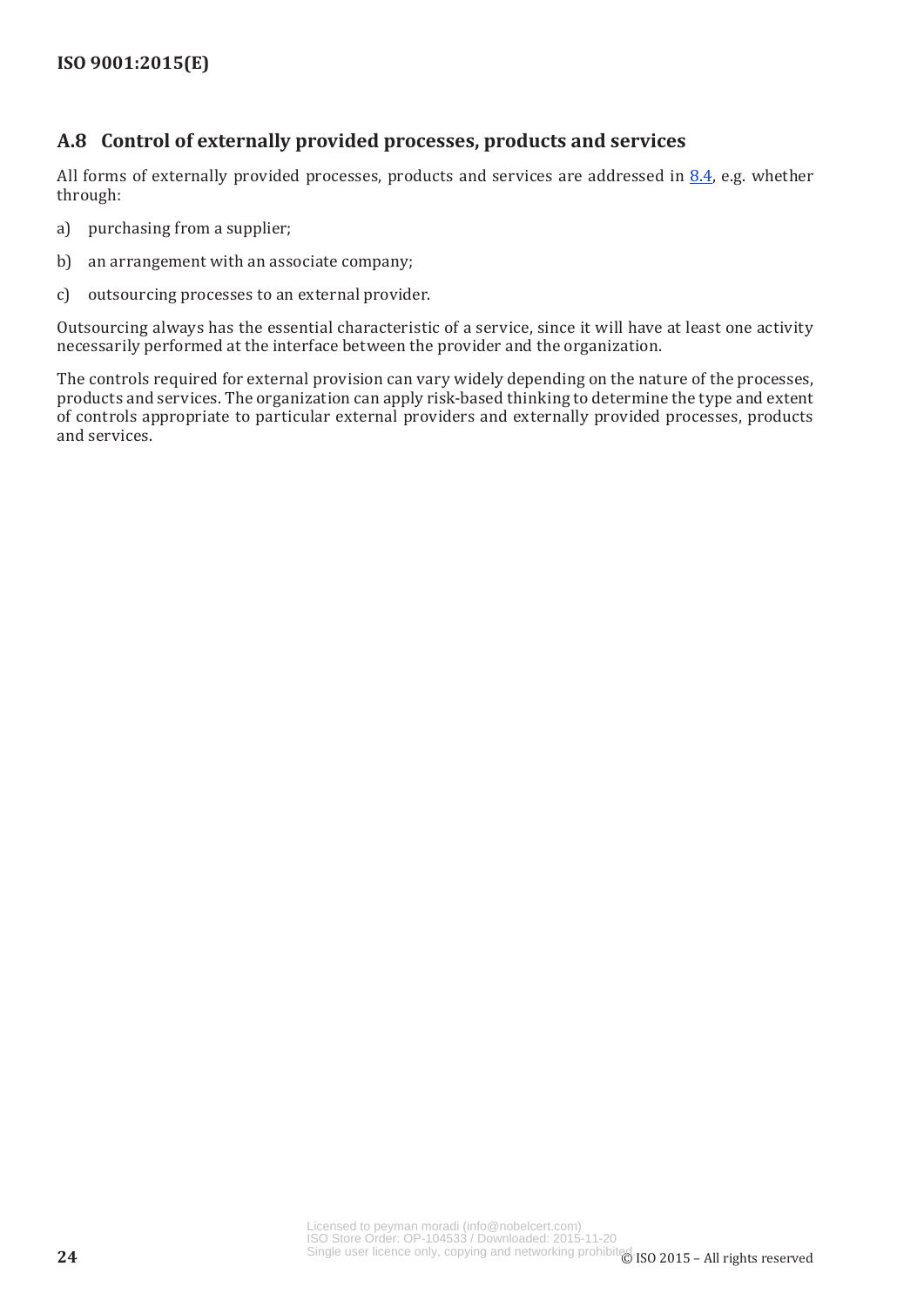## <span id="page-34-1"></span>**Annex B**

## (informative)

## <span id="page-34-0"></span>**Other International Standards on quality management and quality management systems developed by ISO/TC 176**

The International Standards described in this annex have been developed by ISO/TC 176 to provide supporting information for organizations that apply this International Standard, and to provide guidance for organizations that choose to progress beyond its requirements. Guidance or requirements contained in the documents listed in this annex do not add to, or modify, the requirements of this International Standard.

[Table](#page-36-0) B.1 shows the relationship between these standards and the relevant clauses of this International Standard.

This annex does not include reference to the sector-specific quality management system standards developed by ISO/TC 176.

This International Standard is one of the three core standards developed by ISO/TC 176.

- ISO 9000 *Quality management systems Fundamentals and vocabulary* provides an essential background for the proper understanding and implementation of this International Standard. The quality management principles are described in detail in ISO 9000 and have been taken into consideration during the development of this International Standard. These principles are not requirements in themselves, but they form the foundation of the requirements specified by this International Standard. ISO 9000 also defines the terms, definitions and concepts used in this International Standard.
- ISO9001 (this International Standard) specifies requirements aimed primarily at giving confidence in the products and services provided by an organization and thereby enhancing customer satisfaction. Its proper implementation can also be expected to bring other organizational benefits, such as improved internal communication, better understanding and control of the organization's processes.
- ISO 9004 *Managing for the sustained success of an organization A quality management approach* provides guidance for organizations that choose to progress beyond the requirements of this International Standard, to address a broader range of topics that can lead to improvement of the organization's overall performance. ISO 9004 includes guidance on a self-assessment methodology for an organization to be able to evaluate the level of maturity of its quality management system.

The International Standards outlined below can provide assistance to organizations when they are establishing or seeking to improve their quality management systems, their processes or their activities.

- ISO 10001 *Quality management Customer satisfaction Guidelines for codes of conduct for organizations* provides guidance to an organization in determining that its customer satisfaction provisions meet customer needs and expectations. Its use can enhance customer confidence in an organization and improve customer understanding of what to expect from an organization, thereby reducing the likelihood of misunderstandings and complaints.
- ISO 10002 *Quality management Customer satisfaction Guidelines for complaints handling in organizations* provides guidance on the process of handling complaints by recognizing and addressing the needs and expectations of complainants and resolving any complaints received. ISO 10002 provides an open, effective and easy-to-use complaints process, including training of people. It also provides guidance for small businesses.
- ISO 10003 *Quality management Customer satisfaction Guidelines for dispute resolution external to organizations* provides guidance for effective and efficient external dispute resolution for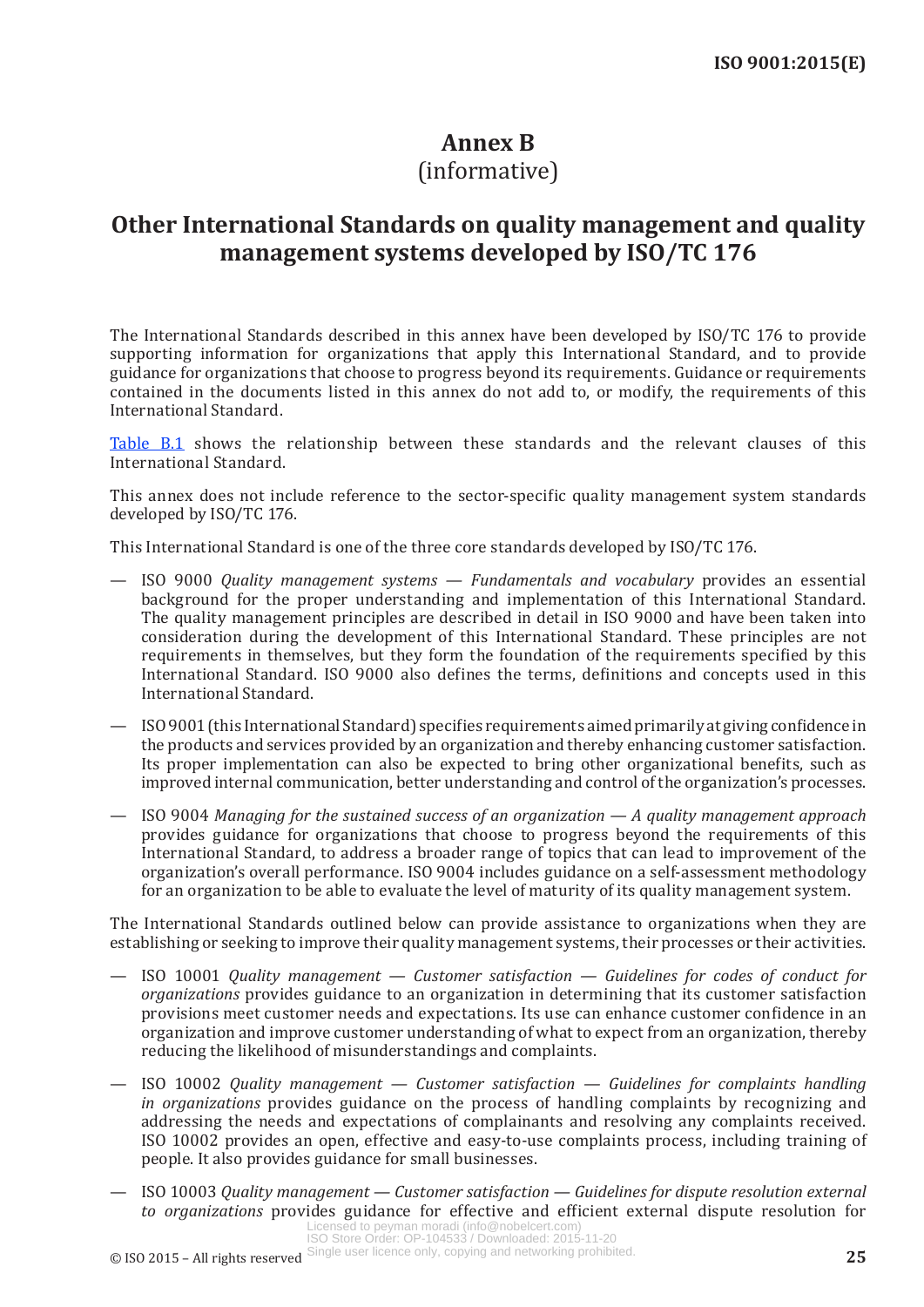product-related complaints. Dispute resolution gives an avenue of redress when organizations do not remedy a complaint internally. Most complaints can be resolved successfully within the organization, without adversarial procedures.

- ISO 10004 *Quality management Customer satisfaction Guidelines for monitoring and measuring* provides guidelines for actions to enhance customer satisfaction and to determine opportunities for improvement of products, processes and attributes that are valued by customers. Such actions can strengthen customer loyalty and help retain customers.
- ISO 10005 *Quality management systems Guidelines for quality plans* provides guidance on establishing and using quality plans as a means of relating requirements of the process, product, project or contract, to work methods and practices that support product realization. Benefits of establishing a quality plan are increased confidence that requirements will be met, that processes are in control and the motivation that this can give to those involved.
- ISO 10006 *Quality management systems Guidelines for quality management in projects* is applicable to projects from the small to large, from simple to complex, from an individual project to being part of a portfolio of projects. ISO 10006 is to be used by personnel managing projects and who need to ensure that their organization is applying the practices contained in the ISO quality management system standards.
- ISO 10007 *Quality management systems Guidelines for configuration management* is to assist organizations applying configuration management for the technical and administrative direction over the life cycle of a product. Configuration management can be used to meet the product identification and traceability requirements specified in this International Standard.
- ISO 10008 *Quality management Customer satisfaction Guidelines for business-to-consumer electronic commerce transactions* gives guidance on how organizations can implement an effective and efficient business-to-consumer electronic commerce transaction (B2C ECT) system, and thereby provide a basis for consumers to have increased confidence in B2C ECTs, enhance the ability of organizations to satisfy consumers and help reduce complaints and disputes.
- ISO 10012 *Measurement management systems Requirements for measurement processes and measuring equipment* provides guidance for the management of measurement processes and metrological confirmation of measuring equipment used to support and demonstrate compliance with metrological requirements. ISO 10012 provides quality management criteria for a measurement management system to ensure metrological requirements are met.
- ISO/TR 10013 *Guidelines for quality management system documentation* provides guidelines for the development and maintenance of the documentation necessary for a quality management system. ISO/TR 10013 can be used to document management systems other than those of the ISO quality management system standards, e.g. environmental management systems and safety management systems.
- ISO 10014 *Quality management Guidelines for realizing financial and economic benefits* is addressed to top management. It provides guidelines for realizing financial and economic benefits through the application of quality management principles. It facilitates application of management principles and selection of methods and tools that enable the sustainable success of an organization.
- ISO 10015 *Quality management Guidelines for training* provides guidelines to assist organizations in addressing issues related to training. ISO 10015 can be applied whenever guidance is required to interpret references to "education" and "training" within the ISO quality management system standards. Any reference to "training" includes all types of education and training.
- ISO/TR 10017 *Guidance on statistical techniques for ISO 9001:2000* explains statistical techniques which follow from the variability that can be observed in the behaviour and results of processes, even under conditions of apparent stability. Statistical techniques allow better use of available data to assist in decision making, and thereby help to continually improve the quality of products and processes to achieve customer satisfaction.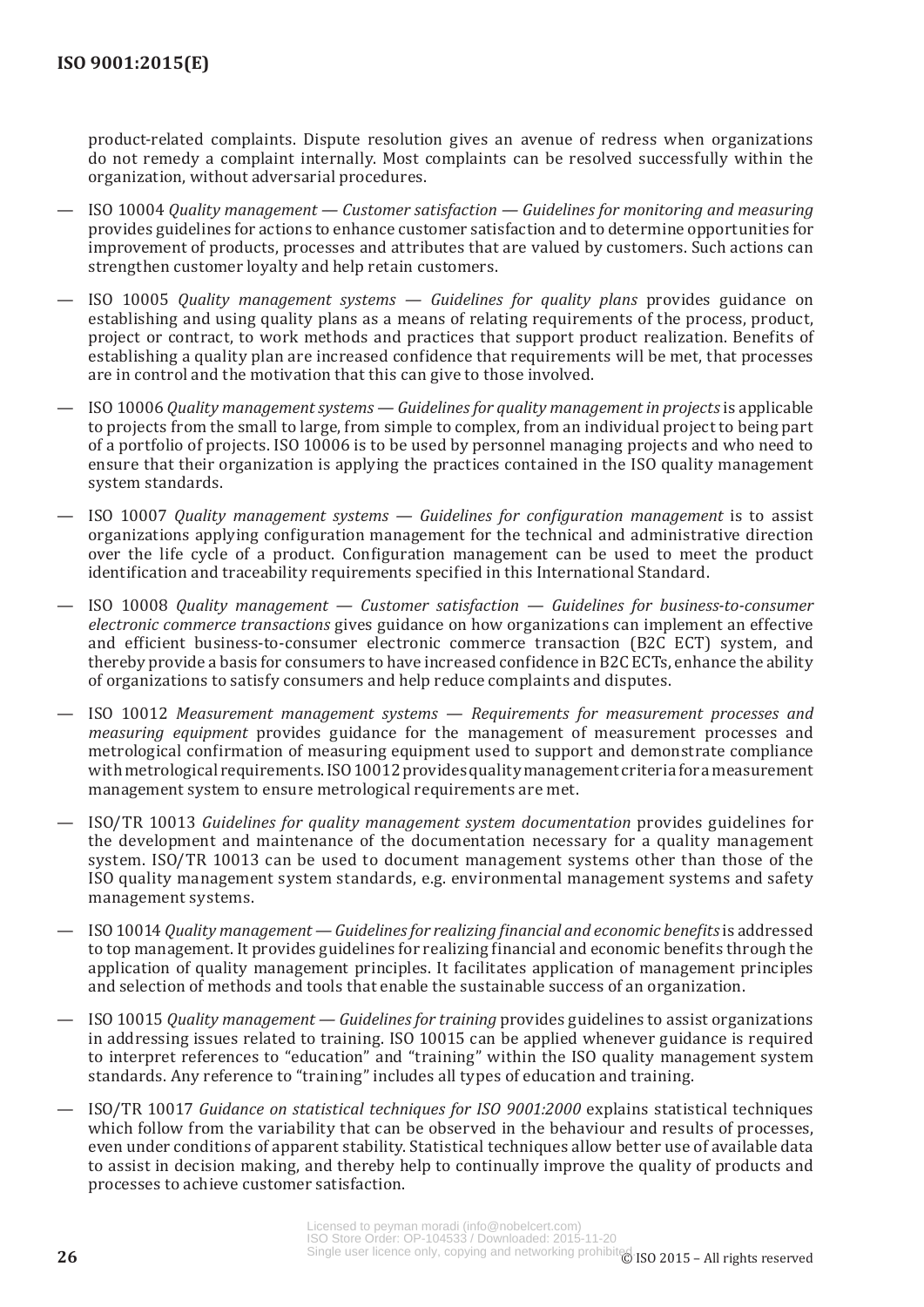- ISO 10018 *Quality management Guidelines on people involvement and competence* provides guidelines which influence people involvement and competence. A quality management system depends on the involvement of competent people and the way that they are introduced and integrated into the organization. It is critical to determine, develop and evaluate the knowledge, skills, behaviour and work environment required.
- ISO10019 *Guidelines for the selection of quality management system consultants and use of their services* provides guidance for the selection of quality management system consultants and the use of their services. It gives guidance on the process for evaluating the competence of a quality management system consultant and provides confidence that the organization's needs and expectations for the consultant's services will be met.
- ISO 19011 *Guidelines for auditing management systems* provides guidance on the management of an audit programme, on the planning and conducting of an audit of a management system, as well as on the competence and evaluation of an auditor and an audit team. ISO 19011 is intended to apply to auditors, organizations implementing management systems, and organizations needing to conduct audits of management systems.

| Other Interna-                                                                                                                                                   | <b>Clause in this International Standard</b> |     |          |       |              |              |        |  |
|------------------------------------------------------------------------------------------------------------------------------------------------------------------|----------------------------------------------|-----|----------|-------|--------------|--------------|--------|--|
| tional Standard                                                                                                                                                  | $\overline{\mathbf{4}}$                      | 5   | 6        | 7     | 8            | 9            | 10     |  |
| ISO 9000                                                                                                                                                         | All                                          | All | All      | All   | All          | All          | All    |  |
| ISO 9004                                                                                                                                                         | All                                          | All | All      | All   | All          | All          | All    |  |
| ISO 10001                                                                                                                                                        |                                              |     |          |       | 8.2.2, 8.5.1 | 9.1.2        |        |  |
| ISO 10002                                                                                                                                                        |                                              |     |          |       | 8.2.1,       | 9.1.2        | 10.2.1 |  |
| ISO 10003                                                                                                                                                        |                                              |     |          |       |              | 9.1.2        |        |  |
| ISO 10004                                                                                                                                                        |                                              |     |          |       |              | 9.1.2, 9.1.3 |        |  |
| ISO 10005                                                                                                                                                        |                                              | 5.3 | 6.1, 6.2 | All   | All          | 9.1          | 10.2   |  |
| ISO 10006                                                                                                                                                        | All                                          | All | All      | All   | All          | All          | All    |  |
| ISO 10007                                                                                                                                                        |                                              |     |          |       | 8.5.2        |              |        |  |
| ISO 10008                                                                                                                                                        | All                                          | All | All      | All   | All          | All          | All    |  |
| ISO 10012                                                                                                                                                        |                                              |     |          | 7.1.5 |              |              |        |  |
| ISO/TR 10013                                                                                                                                                     |                                              |     |          | 7.5   |              |              |        |  |
| ISO 10014                                                                                                                                                        | All                                          | All | All      | All   | All          | All          | All    |  |
| ISO 10015                                                                                                                                                        |                                              |     |          | 7.2   |              |              |        |  |
| ISO/TR 10017                                                                                                                                                     |                                              |     | 6.1      | 7.1.5 |              | 9.1          |        |  |
| ISO 10018                                                                                                                                                        | All                                          | All | All      | All   | All          | All          | All    |  |
| ISO 10019                                                                                                                                                        |                                              |     |          |       | 8.4          |              |        |  |
| ISO 19011                                                                                                                                                        |                                              |     |          |       |              | 9.2          |        |  |
| "All" indicates that all the subclauses in the specific clause of this International Standard are related to the other<br><b>NOTE</b><br>International Standard. |                                              |     |          |       |              |              |        |  |

#### <span id="page-36-0"></span>**Table B.1 — Relationship between other International Standards on quality management and quality management systems and the clauses of this International Standard**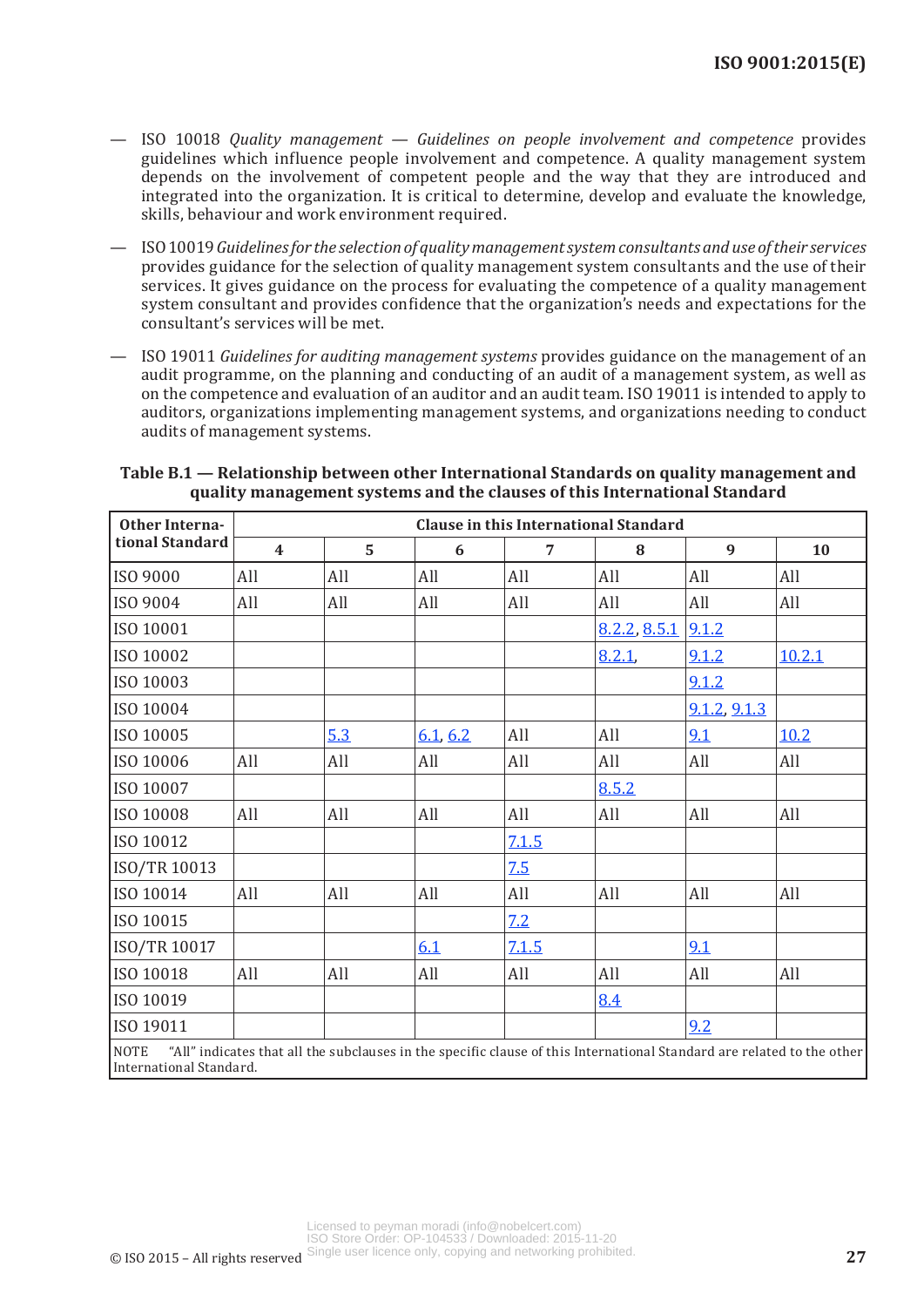## **Bibliography**

- <span id="page-37-0"></span>[1] ISO 9004, *Managing for the sustained success of an organization — A quality management approach*
- [2] ISO 10001, *Quality management Customer satisfaction Guidelines for codes of conduct for organizations*
- [3] ISO 10002, *Quality management Customer satisfaction Guidelines for complaints handling in organizations*
- [4] ISO 10003, *Quality management Customer satisfaction Guidelines for dispute resolution external to organizations*
- [5] ISO10004, *Quality management— Customer satisfaction— Guidelines for monitoring and measuring*
- [6] ISO 10005, *Quality management systems Guidelines for quality plans*
- [7] ISO 10006, *Quality management systems Guidelines for quality management in projects*
- [8] ISO 10007, *Quality management systems Guidelines for configuration management*
- [9] ISO 10008, *Quality management Customer satisfaction Guidelines for business-to-consumer electronic commerce transactions*
- [10] ISO 10012, *Measurement management systems Requirements for measurement processes and measuring equipment*
- [11] ISO/TR 10013, *Guidelines for quality management system documentation*
- [12] ISO 10014, *Quality management Guidelines for realizing financial and economic benefits*
- [13] ISO 10015, *Quality management Guidelines for training*
- [14] ISO/TR 10017, *Guidance on statistical techniques for ISO 9001:2000*
- [15] ISO 10018, *Quality management Guidelines on people involvement and competence*
- [16] ISO 10019, *Guidelines for the selection of quality management system consultants and use of their services*
- [17] ISO 14001, *Environmental management systems Requirements with guidance for use*
- [18] ISO 19011, *Guidelines for auditing management systems*
- [19] ISO 31000, *Risk management Principles and guidelines*
- [20] ISO 37500, *Guidance on outsourcing*
- [21] ISO/IEC 90003, *Software engineering Guidelines for the application of ISO 9001:2008 to computer software*
- [22] IEC 60300-1, *Dependability management Part 1: Guidance for management and application*
- [23] IEC 61160, *Design review*
- [24] Quality management principles, ISO<sup>1]</sup>
- [25] Selection and use of the ISO 9000 family of standards, ISO<sup>1</sup>)
- [26] ISO 9001 for Small Businesses What to do, ISO<sup>1</sup>)

<sup>1)</sup> Available from website: [http://www.iso.org.](http://www.iso.org)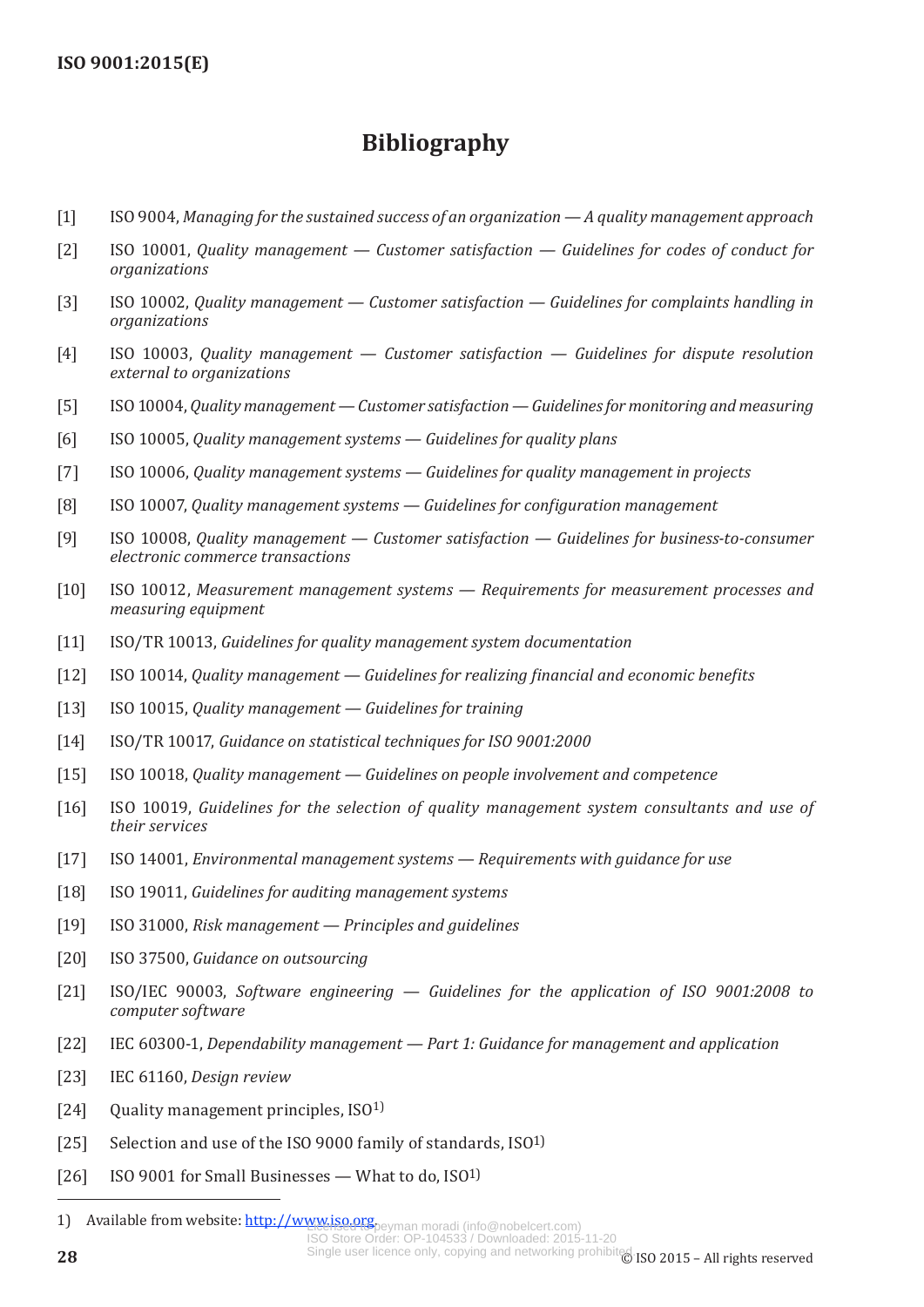- [27] Integrated use of management system standards, ISO<sup>1</sup>)
- [28] [www.iso.org/tc176/sc02/public](http://www.iso.org/tc176/sc02/public)
- [29] [www.iso.org/tc176/ISO9001AuditingPracticesGroup](http://isotc.iso.org/livelink/livelink?func=ll&objId=3541460&objAction=browse&sort=name)